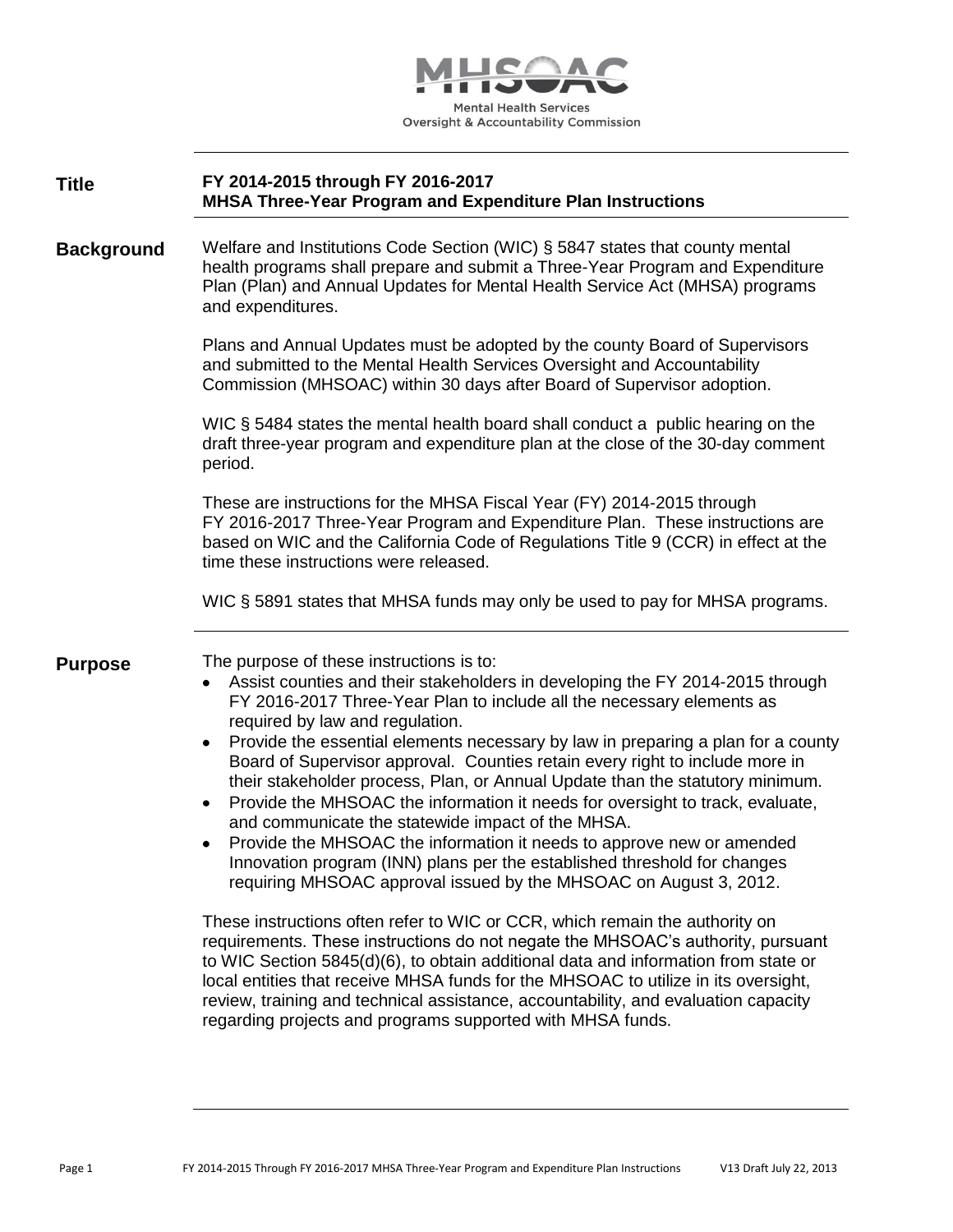

| What is a<br><b>Three Year</b><br>Plan?                                                       | WIC § 5847 and CCR § 3310 state that a Three Year Program and Expenditure<br>Plan shall address each MHSA component: Community Services and Supports<br>(CSS) for children and youth, transition age youth, adults, and older adults<br>(WIC § 5800 and § 5850); Capital Facilities and Technology Needs (CFTN)<br>(WIC § 5847); Workforce Education and Training (WET) (WIC § 5820); Prevention<br>and Early Intervention (PEI) (WIC § 5840); and Innovative Programs (INN)<br>(WIC § 5830). This shall be one plan, incorporating all these elements, and making<br>expenditure projections for each component per year.                                                                                                                                                                                                                                                                                                                                   |  |  |  |
|-----------------------------------------------------------------------------------------------|--------------------------------------------------------------------------------------------------------------------------------------------------------------------------------------------------------------------------------------------------------------------------------------------------------------------------------------------------------------------------------------------------------------------------------------------------------------------------------------------------------------------------------------------------------------------------------------------------------------------------------------------------------------------------------------------------------------------------------------------------------------------------------------------------------------------------------------------------------------------------------------------------------------------------------------------------------------|--|--|--|
| How is a<br><b>Three Year</b><br><b>Plan different</b><br>from an<br><b>Annual</b><br>Update? | CCR § 3310 states that a county shall update the Plan annually. An Annual Update<br>includes an update to the Plan addressing the elements that have changed and that<br>year's expenditure plan. In FY 2015-2016 and FY 2016-2017 counties will complete<br>Annual Updates to the FY 2014-2015 through FY 2016-2017 Three Year Program<br>and Expenditure Plan.                                                                                                                                                                                                                                                                                                                                                                                                                                                                                                                                                                                             |  |  |  |
| <b>Who Should</b><br>be Involved in<br>the<br><b>Stakeholder</b><br>Process?                  | WIC § 5848 states that each Plan shall be developed with local stakeholders,<br>including:<br>Adults and seniors with severe mental illness<br>$\bullet$<br>Families of children, adults, and seniors with severe mental illness<br>$\bullet$<br>Providers of services<br>٠<br>Law enforcement agencies<br>٠<br>Education<br>$\bullet$<br>Social services agencies<br>٠<br>Veterans<br>٠<br>Representatives from veterans organizations<br>٠<br>Providers of alcohol and drug services<br>$\bullet$<br>Health care organizations<br>$\bullet$<br>Other important interests.<br>CCR § 3300 further includes:<br>Representatives of unserved and/or underserved populations and family<br>members of unserved/underserved populations, as defined in CCR § 3200.300<br>and CCR § 3200.310<br>Stakeholders that reflect the diversity of the demographics of the county,<br>including but not limited to, geographic location, age, gender, and race/ethnicity. |  |  |  |
|                                                                                               | Clients with serious mental illness and/or serious emotional disturbance, and<br>٠<br>their family members.                                                                                                                                                                                                                                                                                                                                                                                                                                                                                                                                                                                                                                                                                                                                                                                                                                                  |  |  |  |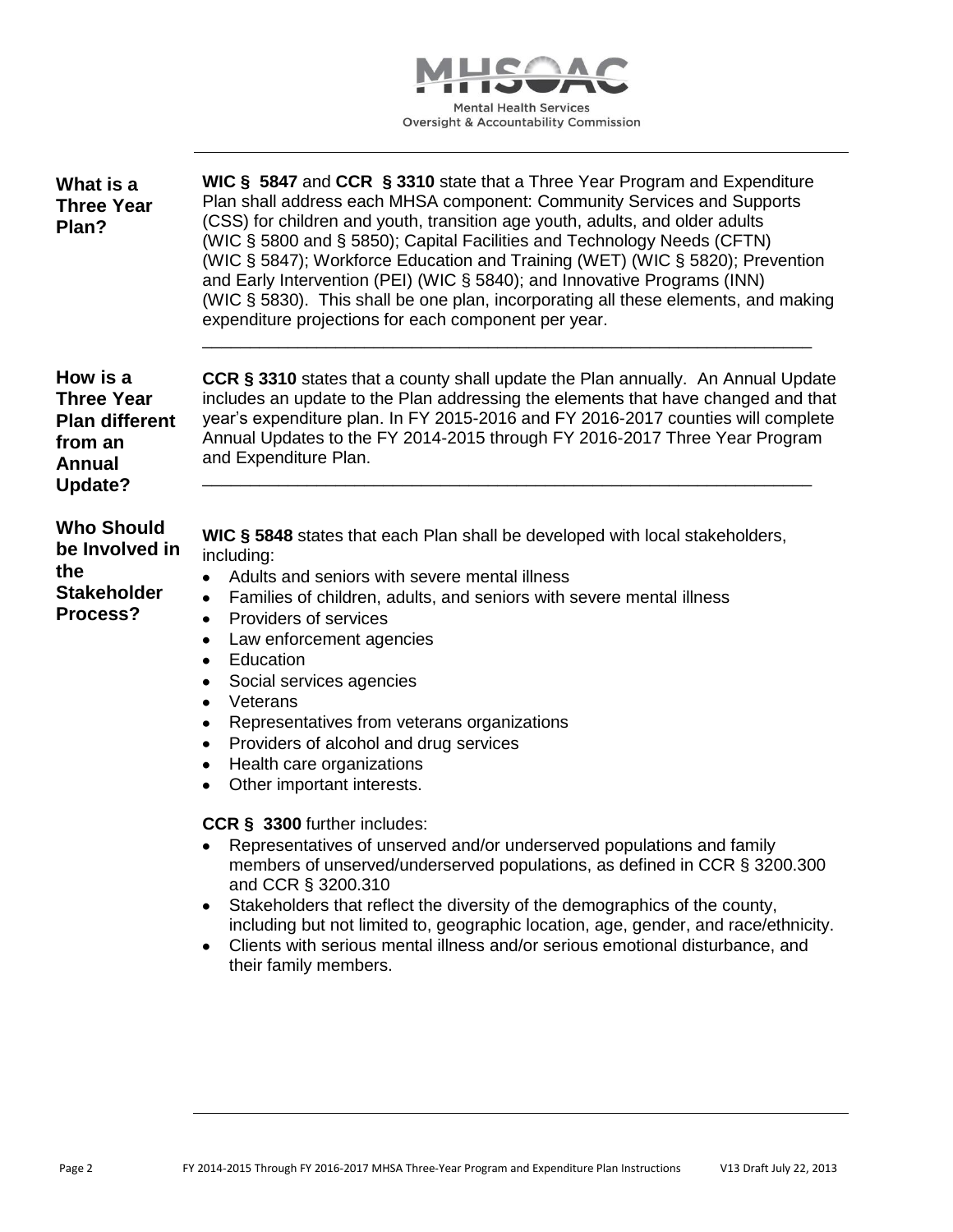

| <b>What Should</b><br>be Included in<br>the<br><b>Stakeholder</b><br>Process?                         | WIC § 5848 states that counties shall demonstrate a partnership with constituents<br>and stakeholders throughout the process that includes meaningful stakeholder<br>involvement on:<br>Mental health policy<br>٠<br>Program planning<br>٠<br>Implementation<br>$\bullet$<br>Monitoring<br>$\bullet$<br><b>Quality improvement</b><br>٠<br>Evaluation<br>٠<br>Budget allocations.<br>$\bullet$                                                                                                                                                                                                                                                                                                                                                                                            |
|-------------------------------------------------------------------------------------------------------|-------------------------------------------------------------------------------------------------------------------------------------------------------------------------------------------------------------------------------------------------------------------------------------------------------------------------------------------------------------------------------------------------------------------------------------------------------------------------------------------------------------------------------------------------------------------------------------------------------------------------------------------------------------------------------------------------------------------------------------------------------------------------------------------|
|                                                                                                       | <b>CCR § 3300</b> states that involvement of clients and their family members be in all<br>aspects of the community planning process and that training shall be offered, as<br>needed, to stakeholders, clients, and client's family who are participating in the<br>process.                                                                                                                                                                                                                                                                                                                                                                                                                                                                                                             |
| <b>What</b><br><b>Standards</b><br><b>Should be</b><br>Used for the<br><b>Stakeholder</b><br>Process? | CCR § 3320 states that Counties shall adopt the following standards in planning,<br>implementing, and evaluating programs:<br>Community collaboration, as defined in CCR § 3200.060<br>$\bullet$<br>Cultural Competence, as defined in CCR § 3200.100<br>٠<br>Client Driven, as defined in CCR § 3200.50<br>٠<br>Family Driven, as defined in CCR § 3200.120<br>٠<br>Wellness, recovery, and resilience focused, as described in WIC § 5806 and<br>$\bullet$<br>§ 5813.5<br>Integrated service experiences for clients and their families, as defined in<br>CCR § 3200.190, which is defined as when the client, and when appropriate the<br>client's family, accesses a full range of services provided by multiple agencies,<br>programs and funding sources in a comprehensive manner. |
| <b>Public Review</b>                                                                                  | WIC § 5848 states that a draft Plan shall be prepared and circulated for review and<br>comment for at least 30 days to representatives of stakeholder interests and any<br>interested party who has requested a copy.<br>Additionally, the mental health board shall conduct a public hearing on the draft Plan<br>at the close of the 30-day comment period. It should also review the adopted Plan<br>and make recommendations for revisions.                                                                                                                                                                                                                                                                                                                                           |
| What to<br>Include in the<br><b>Plan About</b><br>the<br><b>Stakeholder</b><br><b>Process</b>         | CCR § 3315 states this section of the Plan shall include:<br>A description of the local stakeholder process including date(s) of the meeting(s)<br>٠<br>and any other planning activities conducted<br>A description of the stakeholders who participated in the planning process in<br>٠<br>enough detail to establish that the required stakeholders were included                                                                                                                                                                                                                                                                                                                                                                                                                      |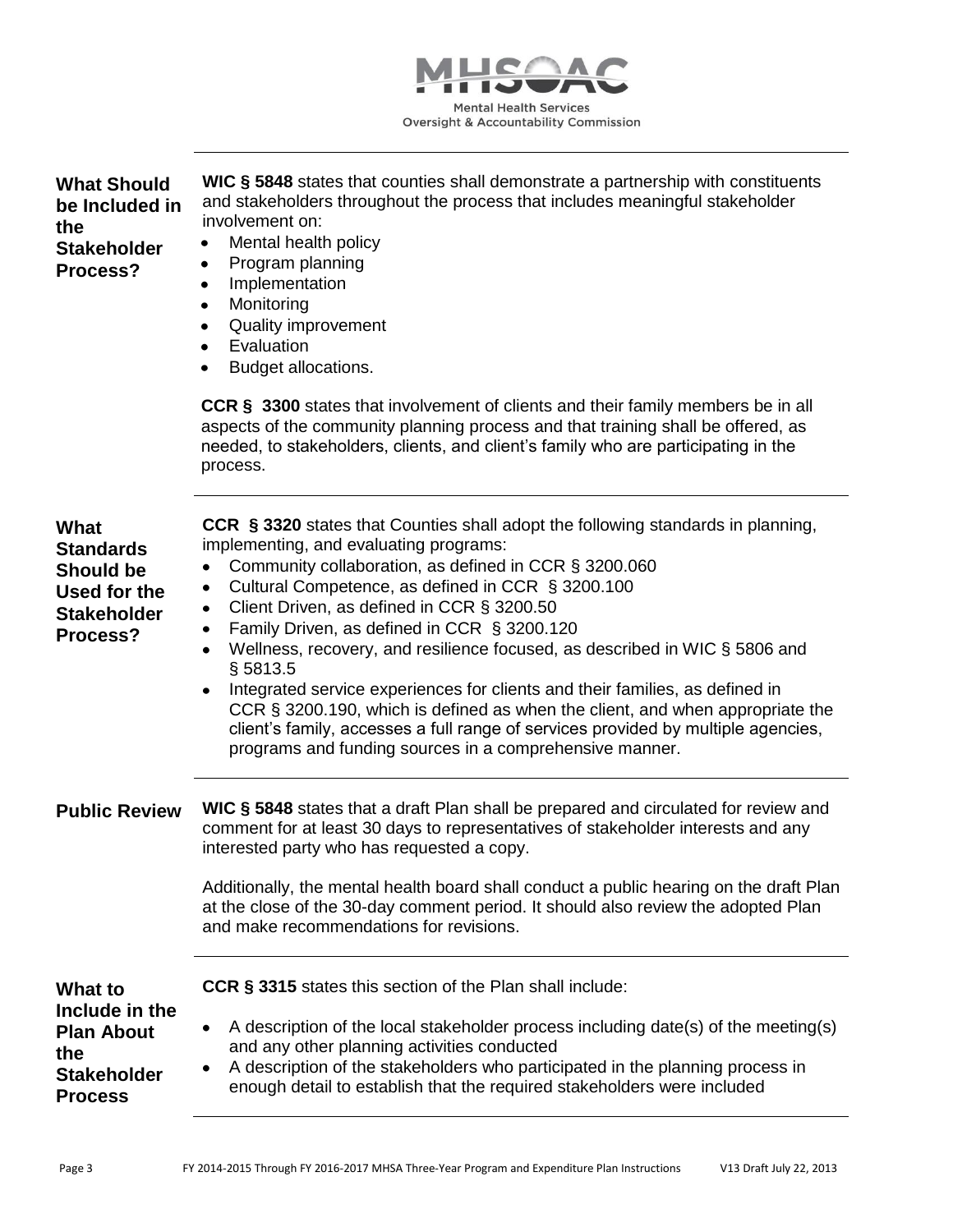

| <b>What to</b><br>Include in the<br><b>Plan About</b><br>the<br><b>Stakeholder</b><br><b>Process</b><br>(cont) | Description of how stakeholder involvement was meaningful<br>٠<br>The dates of the 30 day review process<br>$\bullet$<br>Methods used by the county to circulate for the purpose of public comment the<br>٠<br>draft of the plan to representatives of the stakeholder's interests and any other<br>interested party who requested a copy of the draft plan<br>The date of the public hearing held by the local mental health board or<br>٠<br>commission<br>Summary and analysis of any substantive recommendations received during the<br>٠<br>30-day public comment period<br>A description of substantive changes made to the proposed plan<br>$\bullet$                                                                                                                                                                                                                                                                                                                                                                                                                                                                                                                                                                                                                                                                                                                                                                                                                                                                                                                                                                                                                                                                                                                                                                                                                                                                                                                                                                                                                                                                                                                |
|----------------------------------------------------------------------------------------------------------------|-----------------------------------------------------------------------------------------------------------------------------------------------------------------------------------------------------------------------------------------------------------------------------------------------------------------------------------------------------------------------------------------------------------------------------------------------------------------------------------------------------------------------------------------------------------------------------------------------------------------------------------------------------------------------------------------------------------------------------------------------------------------------------------------------------------------------------------------------------------------------------------------------------------------------------------------------------------------------------------------------------------------------------------------------------------------------------------------------------------------------------------------------------------------------------------------------------------------------------------------------------------------------------------------------------------------------------------------------------------------------------------------------------------------------------------------------------------------------------------------------------------------------------------------------------------------------------------------------------------------------------------------------------------------------------------------------------------------------------------------------------------------------------------------------------------------------------------------------------------------------------------------------------------------------------------------------------------------------------------------------------------------------------------------------------------------------------------------------------------------------------------------------------------------------------|
| What to<br>Include in the<br><b>Plan About</b><br><b>Programs</b>                                              | <b>WIC § 5847</b> states the Plan shall describe the following programs:<br>Services to children, including a wrap-around program (exceptions apply), that<br>shall include services to address the needs of transition age youth ages 16 to 25<br>and foster youth. The number of children served by program and the cost per<br>person must be included. The standards for these services are defined in<br>WIC § 5851.<br>Services to adults and seniors, including services to address the needs of<br>$\bullet$<br>transition age youth ages 16 to 25. The number of adults and seniors served by<br>program and the cost per person must be included. The standards for these<br>services are defined in WIC § 5806. WIC § 5813.5 states that Plans shall<br>consider ways to provide services similar to those established pursuant to the<br>Mentally III Offender Crime Reduction Grant Program. Funds shall not be used<br>to pay for persons incarcerated in state prison or parolees from state prisons.<br>Prevention and Early Intervention programs designed to prevent mental<br>٠<br>illnesses from becoming severe and disabling. The standards for these<br>programs are defined in WIC § 5840. Please describe programs and program<br>components/activities for Prevention versus Early Intervention separately.<br>INN in accordance with WIC § 5830<br>٠<br><b>CFTN</b><br>$\bullet$<br>Identification of shortages in personnel and the additional assistance needs from<br>$\bullet$<br>education and training programs<br><b>Prudent Reserve</b><br>In addition to the required elements above, counties should include the following<br>information as part of the Plan:<br>A description of county demographics, including but not limited to size of the<br>county, threshold languages, unique characteristics, age, gender, and<br>race/ethnicity.<br>The number of children, adults, and seniors to be served in each PEI and INN<br>program that provide direct services to individuals/groups.<br>The cost per person for PEI (separated out by Prevention versus Early<br>Intervention) and INN programs that provide direct services to |

individuals/groups.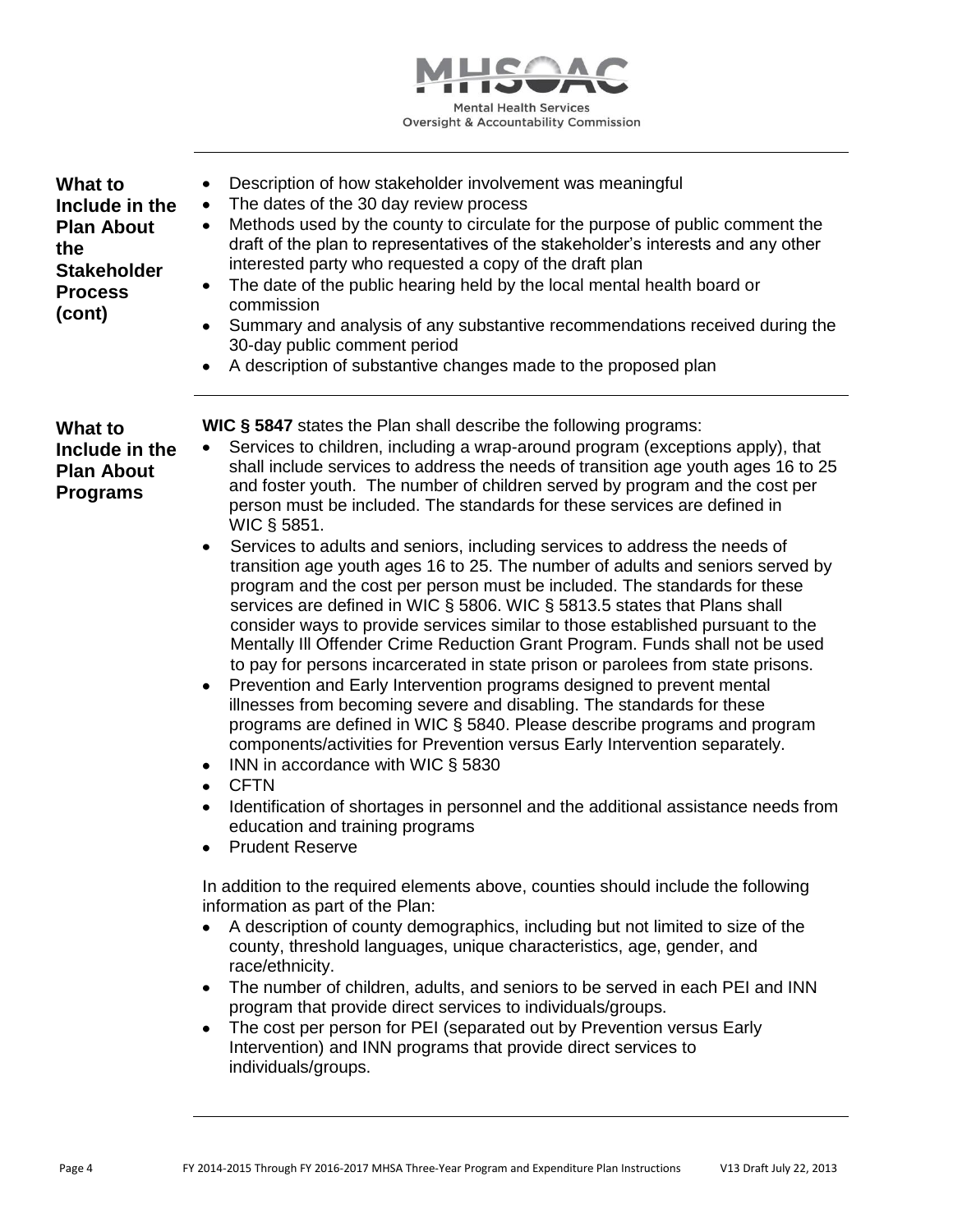

| <b>What to</b><br>Include in the<br><b>Plan About</b><br><b>INN</b>                                                            | WIC § 5830 states that Counties shall expend funds for their INN programs upon<br>approval by the MHSOAC and details INN requirements. Plans should include<br>sufficient information about a new or changed INN program so that the MHSOAC<br>may determine if the program meets statutory requirements and can be approved.<br>INN programs shall meet the criteria described in WIC § 5830.<br>If an INN project has proven successful and the county chooses to continue it, the<br>project work plan shall transition to another category of funding as appropriate. |
|--------------------------------------------------------------------------------------------------------------------------------|---------------------------------------------------------------------------------------------------------------------------------------------------------------------------------------------------------------------------------------------------------------------------------------------------------------------------------------------------------------------------------------------------------------------------------------------------------------------------------------------------------------------------------------------------------------------------|
| <b>What to</b><br>Include in the<br><b>Plan About</b><br><b>Performance</b><br><b>Outcomes</b>                                 | WIC § 5848 states that Plans shall include reports on the achievement of<br>performance outcomes for MHSA services. Please include the results of any<br>evaluations or performance outcomes the county has for CSS services and PEI<br>programs (separated out by Prevention versus Early Intervention when possible).<br>Counties shall also provide evaluation or performance outcomes for INN programs.<br>Please specify the time period these performance outcomes cover.                                                                                           |
| <b>What to</b><br>Include in the<br><b>Plan About</b><br>County<br><b>Compliance</b><br><b>Certification</b>                   | WIC § 5847 states that certification by the county mental health director, which<br>ensures that the county has complied with all pertinent regulations, laws, and<br>statutes of the Mental Health Services Act, including stakeholder participation and<br>nonsupplantation requirements must be included in the Plan.<br>Please use the MHSA County Compliance Certification form included with these<br>instructions.                                                                                                                                                 |
| <b>What to</b><br>Include in the<br><b>Plan About</b><br><b>County Fiscal</b><br><b>Accountability</b><br><b>Certification</b> | WIC § 5847 states that certification by the county mental health director and the<br>county auditor-controller that the county has complied with any fiscal accountability<br>requirements as directed by the State Department of Health Care Services, and that<br>all expenditures are consistent with the requirements of the MHSA shall be included<br>in the Plan.<br>Please use the MHSA County Fiscal Certification form included with these<br>instructions.                                                                                                      |
| <b>What to</b><br>Include in the<br><b>Plan About</b><br><b>Board of</b><br><b>Supervisor</b><br><b>Adoption</b>               | WIC § 5847 states that the county mental health program shall prepare a Plan<br>adopted by the county Board of Supervisors. Please include evidence that the<br>Board of Supervisors adopted the Plan and the date of that adoption.                                                                                                                                                                                                                                                                                                                                      |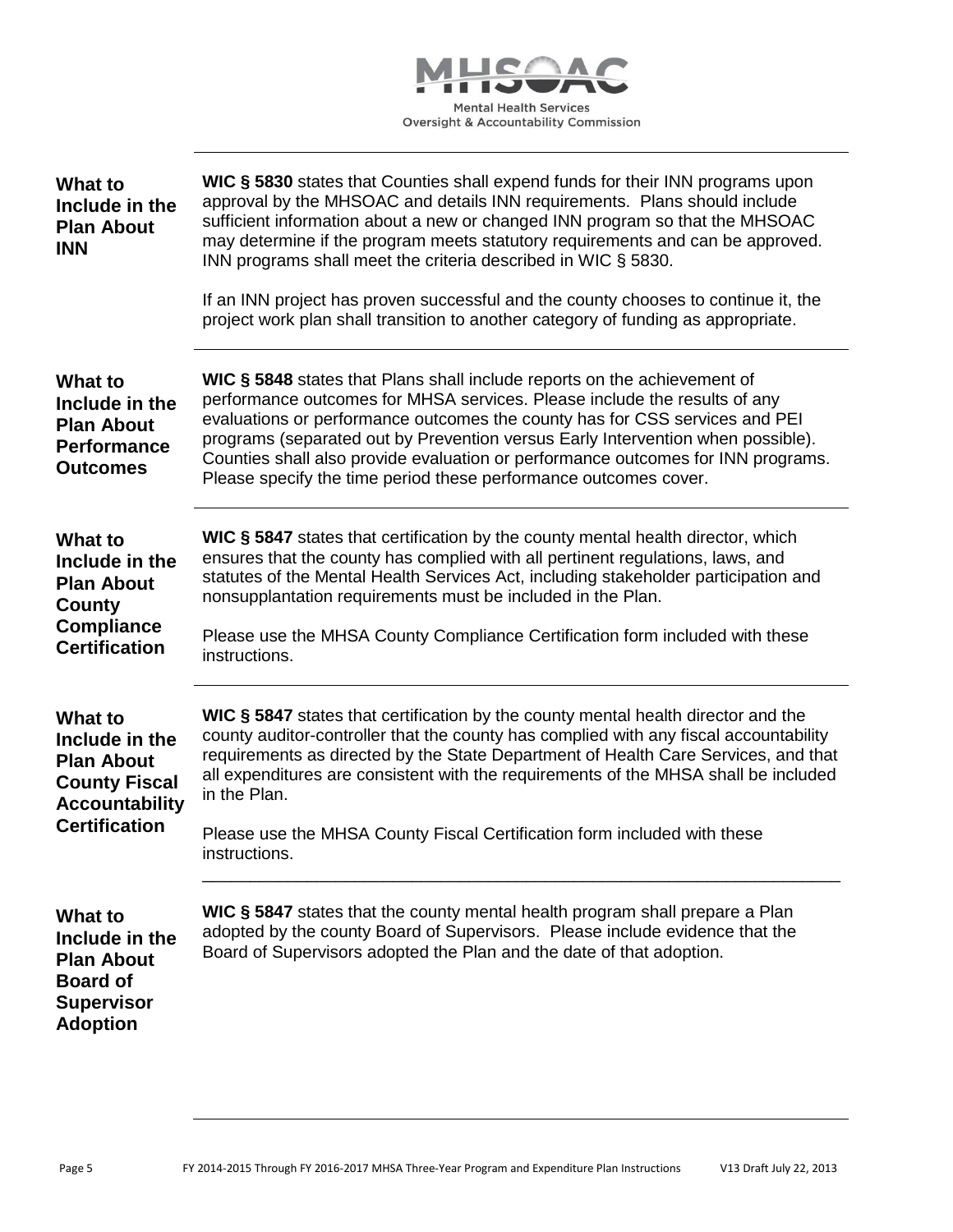

| <b>What to</b><br>Include in the                                       | WIC § 5847 states that each county shall prepare an expenditure plan for the Plan<br>based on available unspent funds, estimated revenue, and reserve amounts.                                                                                                                                                                                                                                                                                                                                                                                                                                                                                                                   |  |  |
|------------------------------------------------------------------------|----------------------------------------------------------------------------------------------------------------------------------------------------------------------------------------------------------------------------------------------------------------------------------------------------------------------------------------------------------------------------------------------------------------------------------------------------------------------------------------------------------------------------------------------------------------------------------------------------------------------------------------------------------------------------------|--|--|
| <b>Plan About An</b><br><b>Expenditure</b><br><b>Plan</b>              | Please complete the Expenditure Plan Funding instructions and forms included with<br>these instructions.                                                                                                                                                                                                                                                                                                                                                                                                                                                                                                                                                                         |  |  |
|                                                                        | In addition, please include the budgeted amount to be spent on:<br>Full Service Partnerships, as defined in CCR § 3620, which should be at least<br>$\bullet$<br>50% of CSS funds<br>General System Development, as defined in CCR § 3630<br>٠<br>Outreach Engagement, as defined in CCR § 3640<br>$\bullet$<br>PEI by program or component so that Prevention and Early Intervention<br>$\bullet$<br>program/component costs are listed separately (20% of MHSA funds distributed<br>to a county)<br>INN by project (5% of CSS funds and 5% of PEI funds distributed to a county)<br>$\bullet$<br><b>WET</b><br>$\bullet$<br><b>CFTN</b><br>$\bullet$<br><b>Prudent Reserve</b> |  |  |
| When the Plan<br><b>Should be</b><br><b>Submitted to</b><br>the MHSOAC | Per WIC § 5847 please submit your FY 2014-2015 MHSA Plan to the MHSOAC<br>within 30 days of adoption by the Board of Supervisors.                                                                                                                                                                                                                                                                                                                                                                                                                                                                                                                                                |  |  |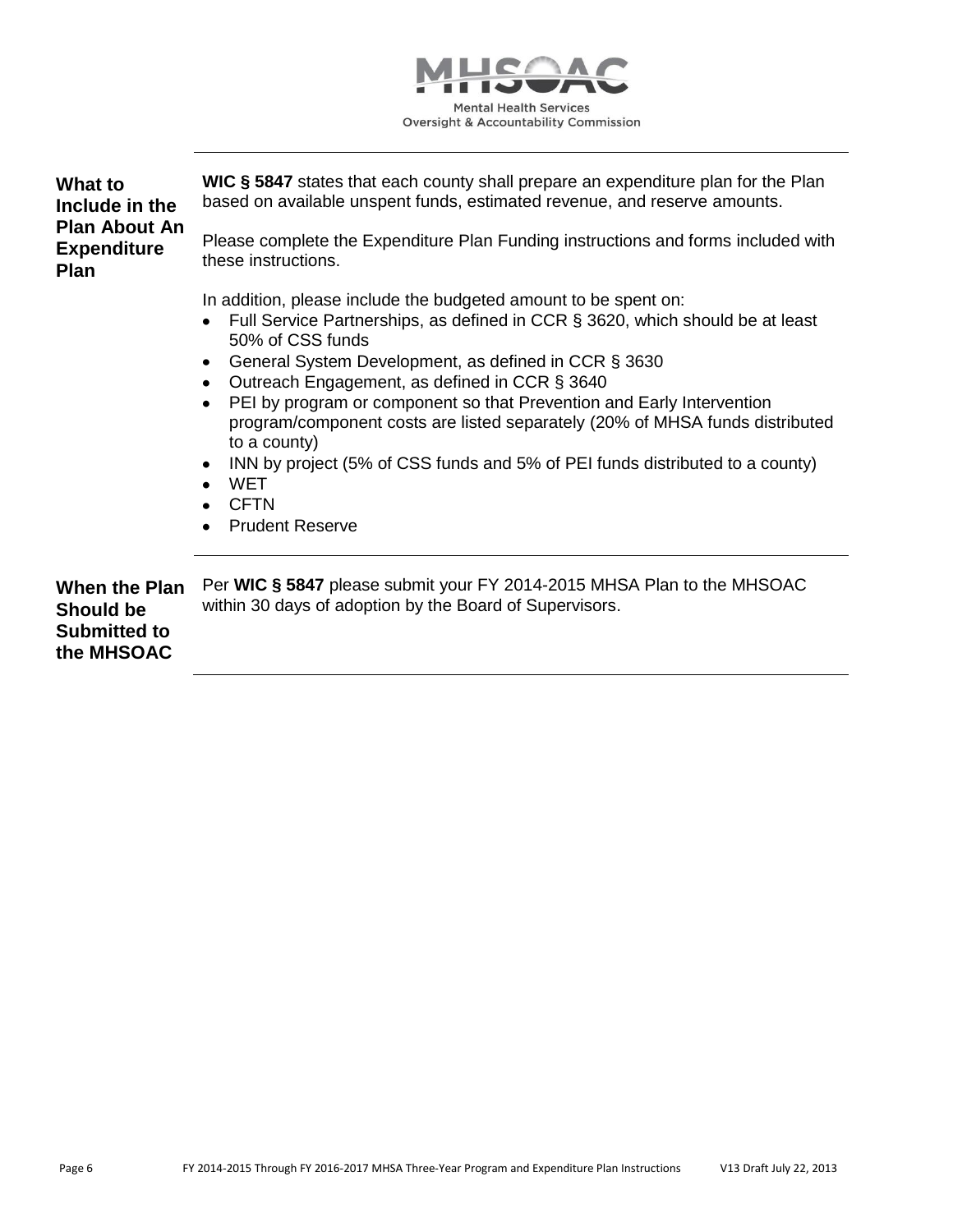# **MHSA COUNTY COMPLIANCE CERTIFICATION**

County:

| <b>Local Mental Health Director</b>          | <b>Program Lead</b> |  |  |
|----------------------------------------------|---------------------|--|--|
| Name:                                        | Name:               |  |  |
| Telephone Number:                            | Telephone Number:   |  |  |
| E-mail:                                      | E-mail:             |  |  |
| <b>County Mental Health Mailing Address:</b> |                     |  |  |
|                                              |                     |  |  |
|                                              |                     |  |  |

I hereby certify that I am the official responsible for the administration of county mental health services in and for said county and that the County has complied with all pertinent regulations and guidelines, laws and statutes of the Mental Health Services Act in preparing and submitting this annual update, including stakeholder participation and nonsupplantation requirements.

This annual update has been developed with the participation of stakeholders, in accordance with Welfare and Institutions Code Section 5848 and Title 9 of the California Code of Regulations section 3300, Community Planning Process. The draft annual update was circulated to representatives of stakeholder interests and any interested party for 30 days for review and comment and a public hearing was held by the local mental health board. All input has been considered with adjustments made, as appropriate. The annual update and expenditure plan, attached hereto, was adopted by the County Board of Supervisors on

Mental Health Services Act funds are and will be used in compliance with Welfare and Institutions Code section 5891 and Title 9 of the California Code of Regulations section 3410, Non-Supplant.

All documents in the attached annual update are true and correct.

\_\_\_\_\_\_\_\_\_\_\_\_\_\_\_\_\_\_\_\_\_\_\_\_\_\_\_\_\_\_\_\_\_\_\_\_\_\_ \_\_\_\_\_\_\_\_\_\_\_\_\_\_\_\_\_\_\_\_\_\_\_\_\_\_\_\_\_\_\_\_ Local Mental Health Director/Designee (PRINT) Signature Case of Date

County:

Date: experience and the second state of the second state and the second state of the second state of the second state  $\sim$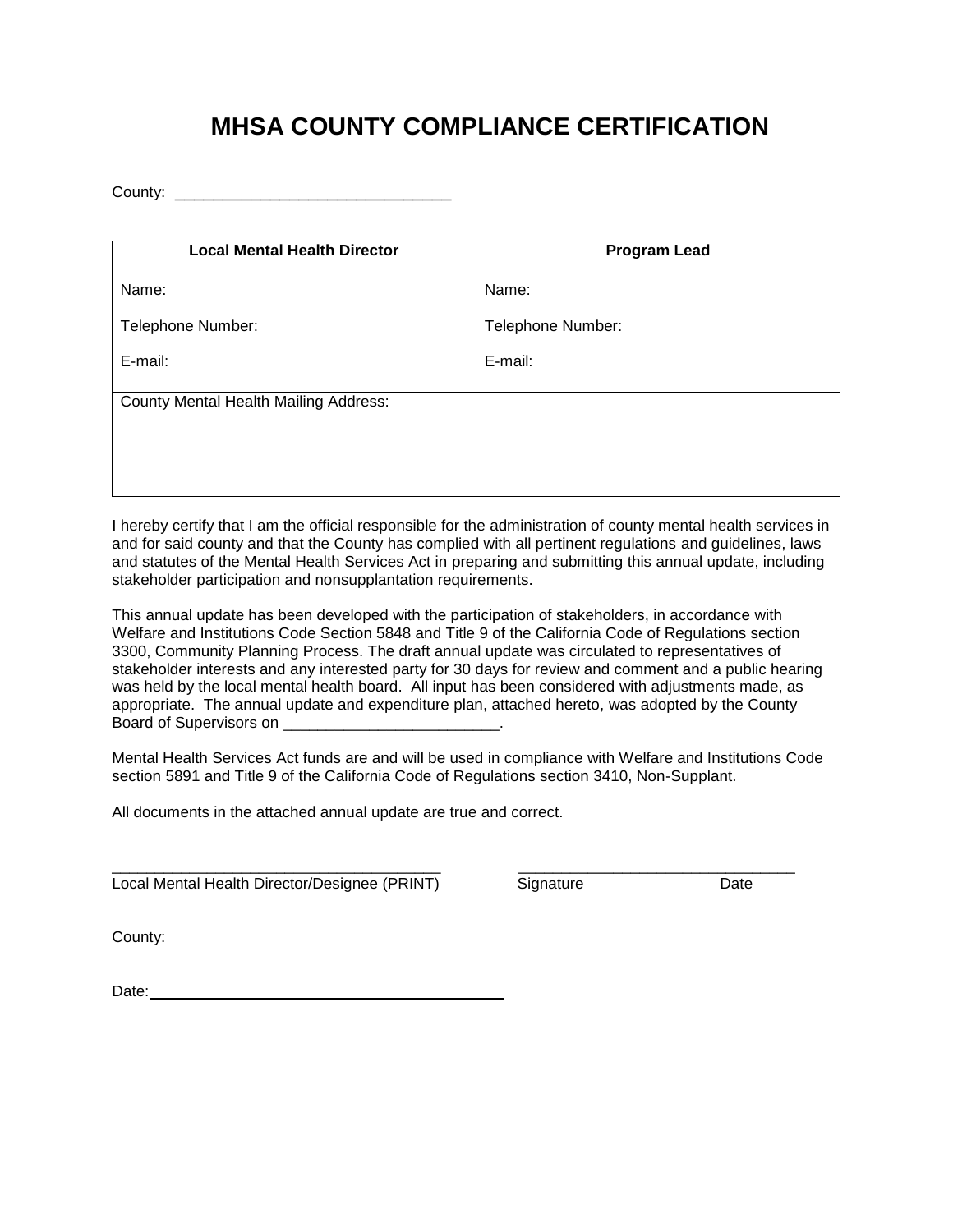# **MHSA COUNTY FISCAL ACCOUNTABILITY CERTIFICATION<sup>1</sup>**

County/City: \_\_\_\_\_\_\_\_\_\_\_\_\_\_\_\_\_\_\_\_\_\_\_\_\_\_\_ ☐ Three-Year Program and Expenditure Plan

 $\Box$  Annual Update

☐ Annual Revenue and Expenditure Report

| <b>Local Mental Health Director</b>  | <b>County Auditor-Controller / City Financial Officer</b> |  |  |  |
|--------------------------------------|-----------------------------------------------------------|--|--|--|
| Name:                                | Name:                                                     |  |  |  |
| Telephone Number:                    | Telephone Number:                                         |  |  |  |
| E-mail:                              | E-mail:                                                   |  |  |  |
| Local Mental Health Mailing Address: |                                                           |  |  |  |
|                                      |                                                           |  |  |  |
|                                      |                                                           |  |  |  |

I hereby certify that the Three-Year Program and Expenditure Plan, Annual Update or Annual Revenue and Expenditure Report is true and correct and that the County has complied with all fiscal accountability requirements as required by law or as directed by the State Department of Health Care Services and the Mental Health Services Oversight and Accountability Commission, and that all expenditures are consistent with the requirements of the Mental Health Services Act (MHSA), including Welfare and Institutions Code (WIC) sections 5813.5, 5830, 5840, 5847, 5891, and 5892; and Title 9 of the California Code of Regulations sections 3400 and 3410. I further certify that all expenditures are consistent with an approved plan or update and that MHSA funds will only be used for programs specified in the Mental Health Services Act. Other than funds placed in a reserve in accordance with an approved plan, any funds allocated to a county which are not spent for their authorized purpose within the time period specified in WIC section 5892(h), shall revert to the state to be deposited into the fund and available for counties in future years.

I declare under penalty of perjury under the laws of this state that the foregoing and the attached update/revenue and expenditure report is true and correct to the best of my knowledge.

\_\_\_\_\_\_\_\_\_\_\_\_\_\_\_\_\_\_\_\_\_\_\_\_\_\_\_\_\_\_\_\_\_\_\_\_\_\_\_ \_\_\_\_\_\_\_\_\_\_\_\_\_\_\_\_\_\_\_\_\_\_\_\_\_\_\_\_\_\_\_\_\_ Local Mental Health Director (PRINT) Signature Signature Date

 $\overline{a}$ 

I hereby certify that for the fiscal year ended June 30,  $\blacksquare$ , the County/City has maintained an interest-bearing local Mental Health Services (MHS) Fund (WIC 5892(f)); and that the County's/City's financial statements are audited annually by an independent auditor and the most recent audit report is dated \_\_\_\_\_\_\_\_\_\_ for the fiscal year ended June 30, 16ther certify that for the fiscal year ended June 30, Table State MHSA distributions were recorded as revenues in the local MHS Fund; that County/City MHSA expenditures and transfers out were appropriated by the Board of Supervisors and recorded in compliance with such appropriations; and that the County/City has complied with WIC section 5891(a), in that local MHS funds may not be loaned to a county general fund or any other county fund.

I declare under penalty of perjury under the laws of this state that the foregoing, and if there is a revenue and expenditure report attached, is true and correct to the best of my knowledge.

\_\_\_\_\_\_\_\_\_\_\_\_\_\_\_\_\_\_\_\_\_\_\_\_\_\_\_\_\_\_\_\_\_\_\_\_\_\_\_\_\_\_\_\_\_\_ \_\_\_\_\_\_\_\_\_\_\_\_\_\_\_\_\_\_\_\_\_\_\_\_\_\_\_\_\_\_\_\_ County Auditor Controller / City Financial Officer (PRINT) Signature Date Date

<sup>&</sup>lt;sup>1</sup> Welfare and Institutions Code Sections 5847(b)(9) and 5899(a)

Three-Year Program and Expenditure Plan, Annual Update, and RER Certification (07/22/2013)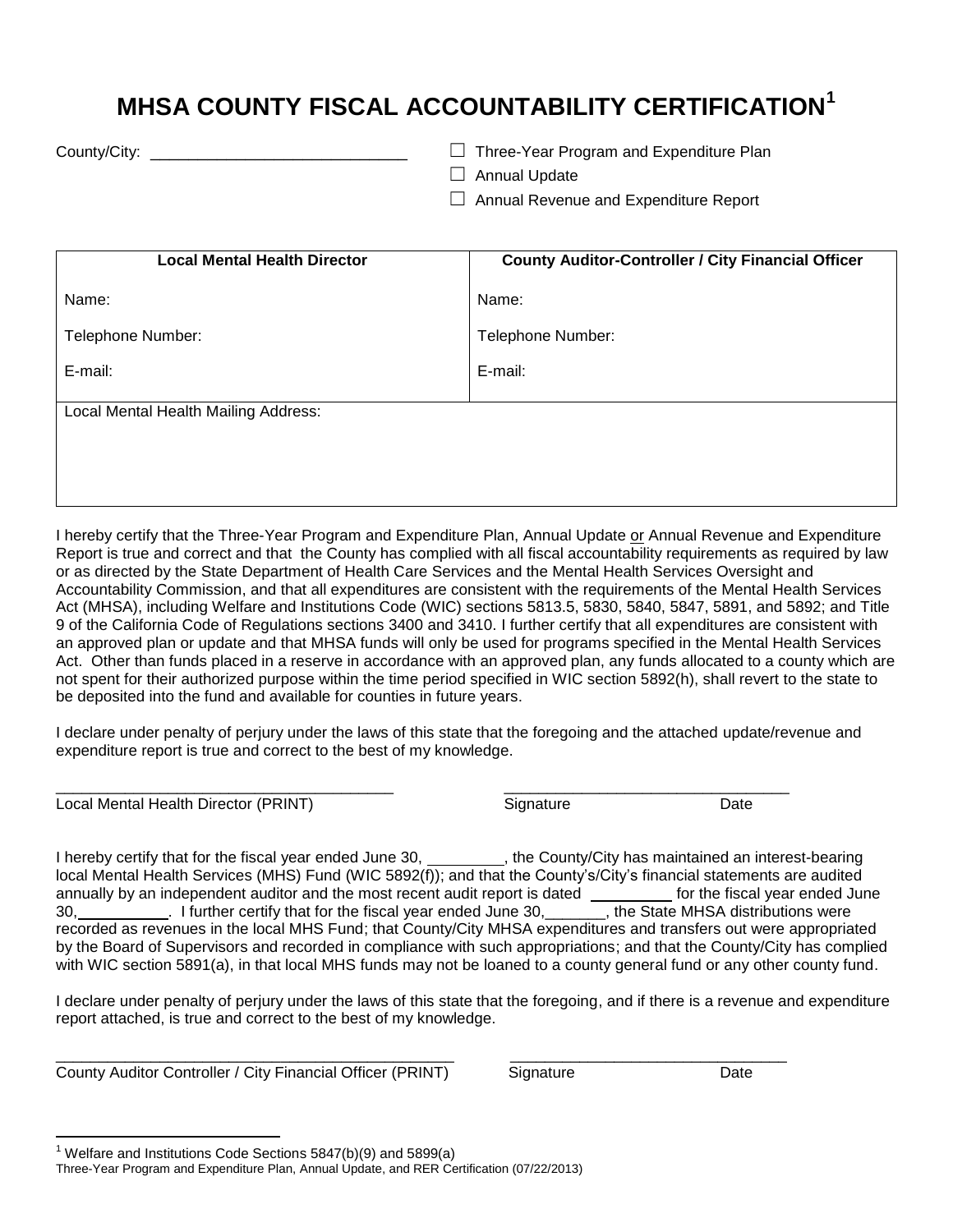

**Mental Health Services Oversight & Accountability Commission** 

## **AGENDA**

### **PEI and INN Regulation Workgroup Meeting**

#### **August 12, 2013 California Institute for Mental Health Sequoia Room 2125 19th Street, 2nd Floor Sacramento, CA 9:00 AM – 4:00 PM**

#### **Call-in Number: 1-866-810-5695 (Listen only) Code: 9546397**

| <b>TIME</b> | <b>TOPIC</b>                                                                                               |  |  |  |  |
|-------------|------------------------------------------------------------------------------------------------------------|--|--|--|--|
| $9:00$ AM   | <b>Welcome and Introductions</b>                                                                           |  |  |  |  |
|             | <b>Sherri Gauger, Executive Director</b>                                                                   |  |  |  |  |
| $9:10$ AM   | Discussion of Principles for the Development of PEI and INN<br><b>Regulations</b>                          |  |  |  |  |
|             | <b>Facilitated by Sherri Gauger, Executive Director</b>                                                    |  |  |  |  |
|             | <b>Public Comment</b>                                                                                      |  |  |  |  |
| $9:40$ AM   | Discussion of PEI Law and Terms Needing Definition, Clarification, or<br>Implementation                    |  |  |  |  |
|             | <b>Facilitated by Sherri Gauger, Executive Director</b>                                                    |  |  |  |  |
|             | <b>Public Comment</b>                                                                                      |  |  |  |  |
| 12:00 PM    | Lunch                                                                                                      |  |  |  |  |
| 12:30 PM    | Discussion of PEI Law and Terms Needing Definition, Clarification, or<br><b>Implementation (Continued)</b> |  |  |  |  |
|             | <b>Facilitated by Sherri Gauger, Executive Director</b>                                                    |  |  |  |  |
|             | <b>Public Comment</b>                                                                                      |  |  |  |  |

**All meeting times are approximate and subject to change. Agenda items are subject to action by the MHSOAC and may be taken out of order. Pursuant to the Americans with Disabilities Act, individuals who, because of a disability, need special assistance to attend or participate in a Mental Health Services**  Oversight and Accountability Commission committee meeting may request assistance at the<br>Commission offices, 1300 17<sup>th</sup> Street, Suite 1000, Sacramento, CA 95811, or by calling 916-445-8696, or **by emailing the MHSOAC at [mhsoac@mhsoac.ca.gov.](mailto:mhsoac@mhsoac.ca.gov) Requests should be made one week in advance whenever possible. To accommodate people with chemical sensitivity, please do not wear heavily scented products to MHSOAC committee meetings.**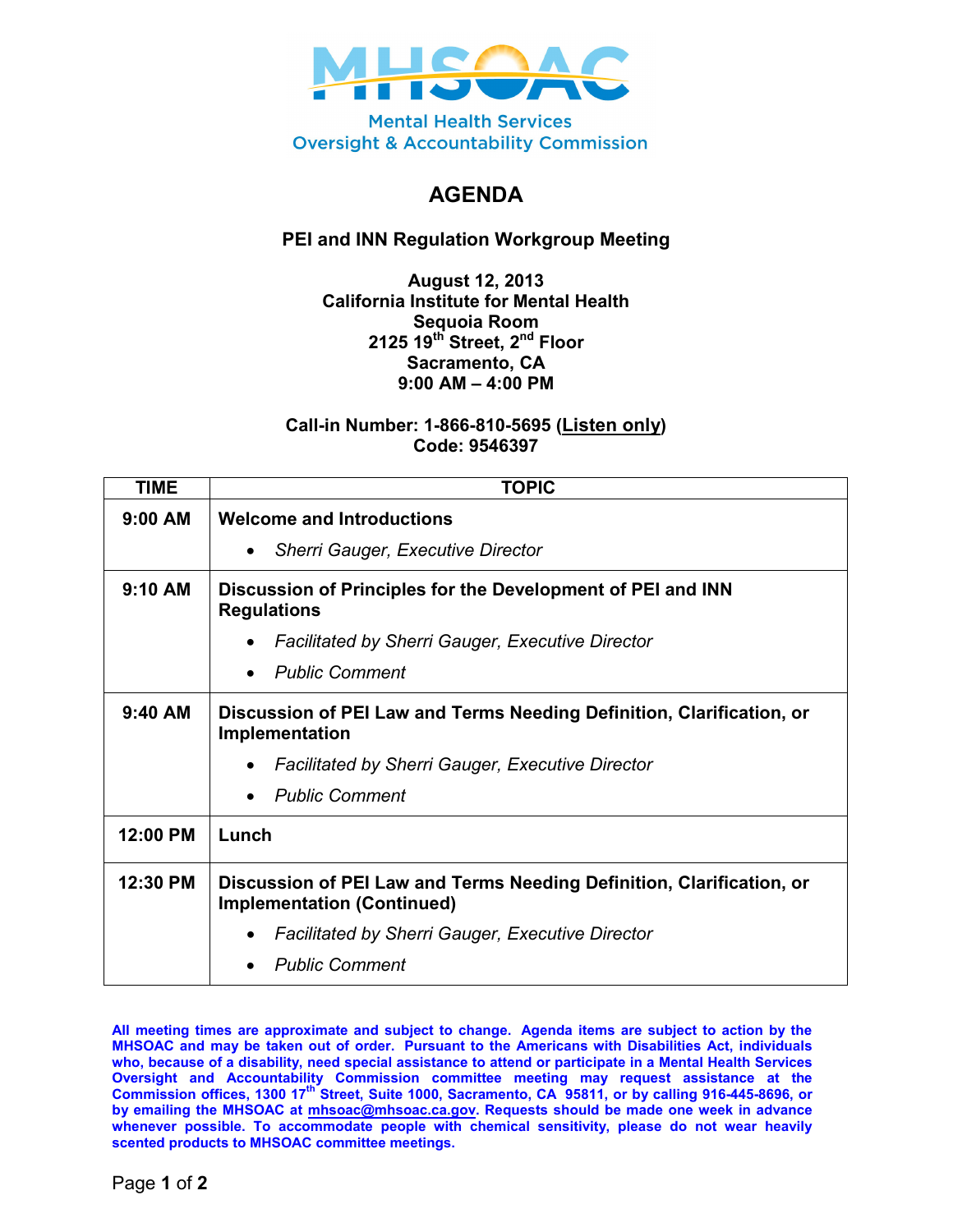

**Mental Health Services Oversight & Accountability Commission** 

| 1:30 PM | Discussion of INN Law and Terms Needing Definition, Clarification, or<br>Implementation |  |  |
|---------|-----------------------------------------------------------------------------------------|--|--|
|         | • Facilitated by Sherri Gauger, Executive Director                                      |  |  |
|         | • Public Comment                                                                        |  |  |
| 4:00 PM | <b>Adjourn</b>                                                                          |  |  |

**All meeting times are approximate and subject to change. Agenda items are subject to action by the MHSOAC and may be taken out of order. Pursuant to the Americans with Disabilities Act, individuals who, because of a disability, need special assistance to attend or participate in a Mental Health Services**  Oversight and Accountability Commission committee meeting may request assistance at the<br>Commission offices, 1300 17<sup>th</sup> Street, Suite 1000, Sacramento, CA 95811, or by calling 916-445-8696, or **by emailing the MHSOAC at [mhsoac@mhsoac.ca.gov.](mailto:mhsoac@mhsoac.ca.gov) Requests should be made one week in advance whenever possible. To accommodate people with chemical sensitivity, please do not wear heavily scented products to MHSOAC committee meetings.**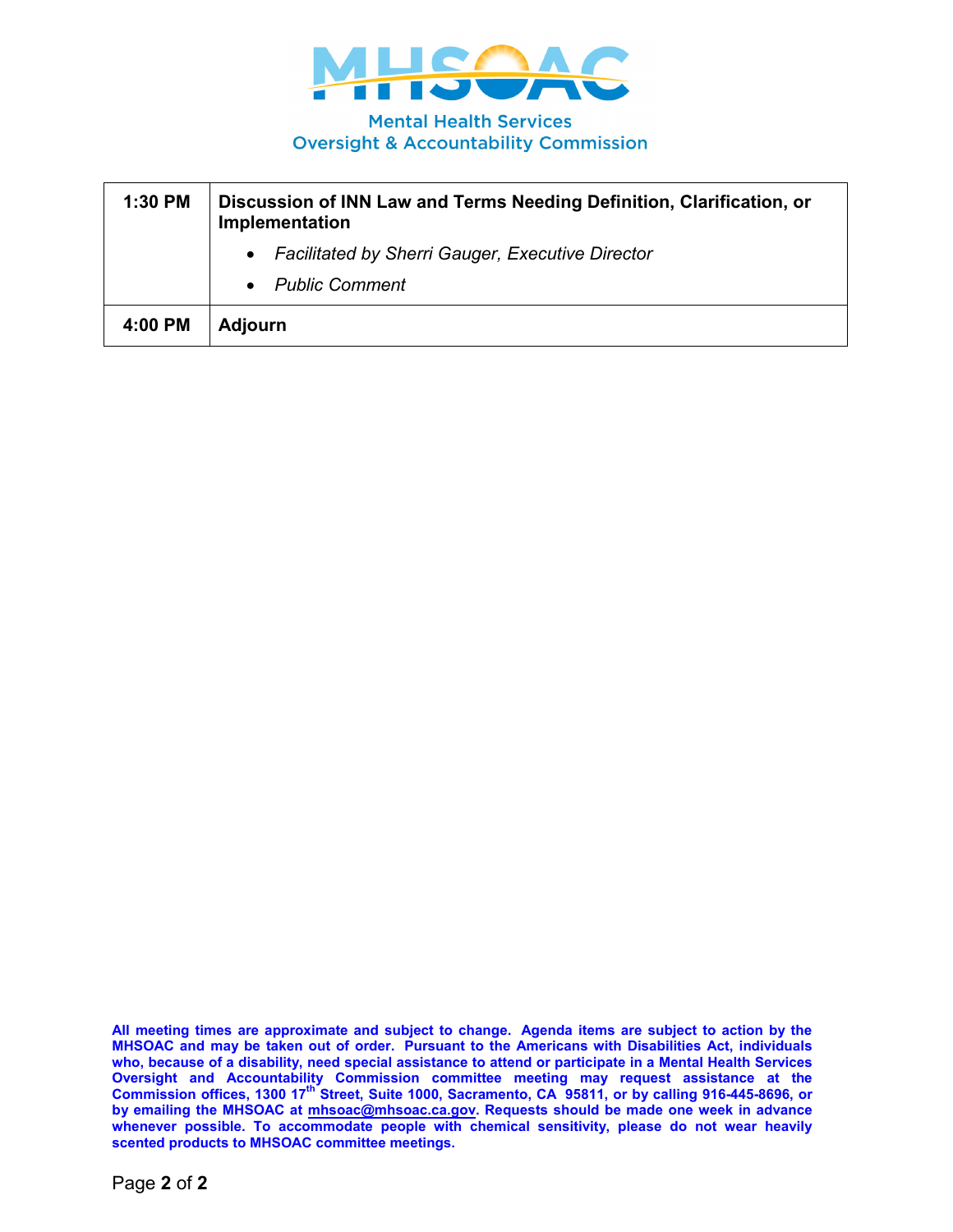## **Essential Principles for Drafting PEI/INN Regulations**

- 1. Based on the MHSA
- 2. Consistent with Administrative Procedures Act
	- a. Regulations are rules or standards of general application adopted by a state agency to implement, interpret, or make specific the law enforced or administered by that state agency. (Govt Code §11324.600)
- 3. Outcomes-focused
- 4. Flexible: supports county/community priorities and wisdom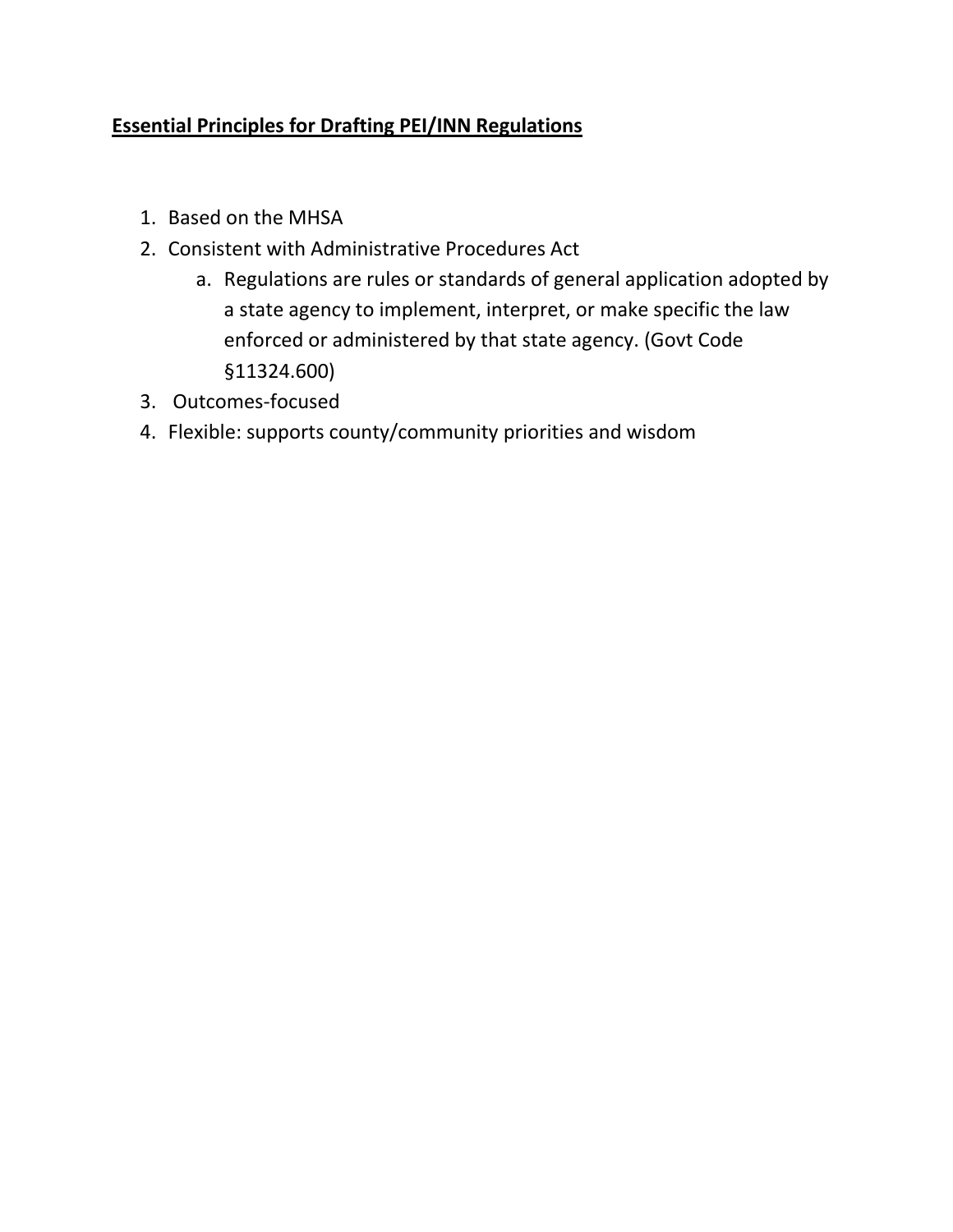## **Summary: PEI Concept for Regulations Discussion**

This document is intended to serve as a framework for discussion of the proposed PEI Regulations.

### **Overall Purpose of MHSA PEI**

The MHSA-specified purpose for PEI programs is to prevent mental illnesses from becoming severe and disabling (W&I Code §5840(a)). Use of PEI funds for general or community wellness is not consistent with the MHSA requirements for PEI

### **Each County's Overall PEI Program Must Include All of the Following**

- *1.* Emphasize improving timely access to services for underserved populations (W&I Code §5840(a)).
- 2. Outreach to Potential Responders: Conduct outreach to families, employers, primary care health care providers, and others to recognize early signs of potentially severe and disabling mental illnesses (W&I Code §5840(b)(1)).
- 3. Create access and linkage to medically necessary care provided by county mental health programs (W&I Code §5840(b)(2)).
- 4. Early Intervention: Time-limited services for individuals with early onset of serious mental illness to promote mental health outcomes, including recovery, wellness, and resilience, and to assist people in quickly regaining productive lives (W&I Code §5840(c)).
- 5. Reduce stigma and discrimination associated with being diagnosed or seeking mental health services by delivering PEI services in ways that promote access and acceptance for the diverse people of California who can benefit from them (W&I Code §5840(b)(3) and (4)). For example, combating stigma and discrimination is essential for successful outreach to potential responders and to link people with serious mental illness to treatment. For another example, it's often useful and appropriate for counties to incorporate "wellness" language and practices into their PEI programs; concepts of wellness are more acceptable and relevant to many people than terminology about mental illness and mental disorders.

### **Counties' Overall PEI Effort May Also Include The Following**

- 1. Stigma and Discrimination Reduction: A program to reduce stigma and discrimination associated with either being diagnosed with a mental illness or seeking mental health services (W&I Code §5840(b)(3) and (4)).
- 2. Prevention: A program to prevent the occurrence, severity, and consequences of serious mental illness for individuals with identified risk factors or for members of a group with demonstrated greater than average vulnerability to mental illness (MHSA Uncodified Section 3(c); W&I Code §5840(a) and (c)).

#### **Program and Participant Data (W&I Code §5845(d)(6) and §5848(c))**

Counties collect and report consistent program and participant data for all PEI programs.

#### **Outcomes and Indicators (W&I Code §5848(c))**

 Counties measure and report outcomes for all programs and required strategies and use outcome data for quality improvement.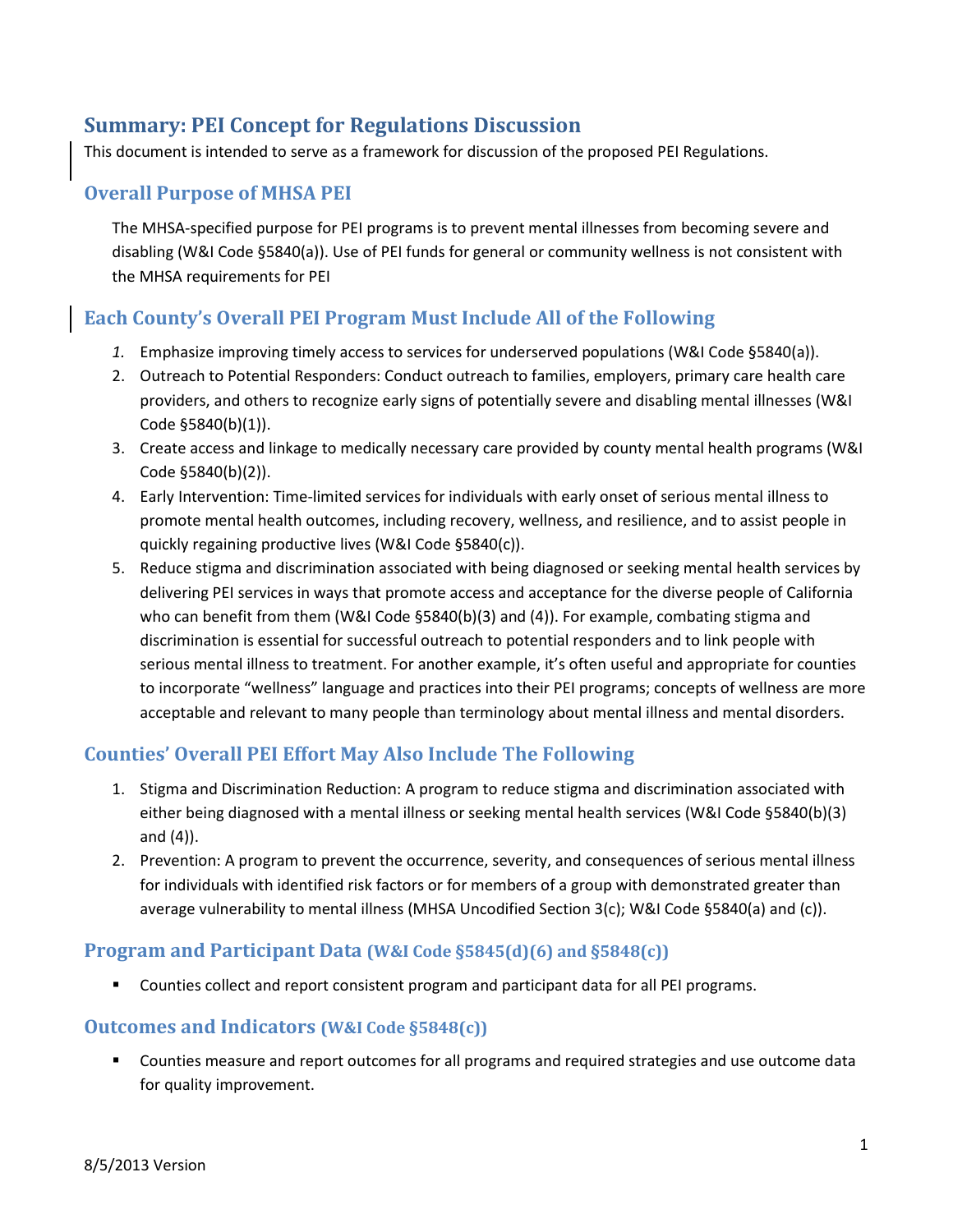- Outreach to Potential Responders (i.e. families, employers, primary care health care providers etc), Timely Access to Services for Underserved Populations, and Stigma/Discrimination Reduction strategies and programs: counties measure and report a few common indicators.
- **Prevention and Early Intervention programs that serve specific clients (including families): counties** select, define, measure, and report indicators of direct and relevant functional outcomes, each of which is linked to one or more of the MHSA seven negative outcomes.

#### **PEI Programs and Interventions (W&I Code §5848(a) and (b), §5840(c), and §5846(b))**

- Counties, in meaningful partnership with community stakeholders, choose programs and practices that support local priorities.
- **Examble 1** Evidence affirms that the selected approach is likely to bring about the intended mental health outcomes. Acceptable evidence includes evidence-based practices and practice/community-based evidence. Both kinds of evidence must support client and, when applicable, parent/family choice.
- Counties, in meaningful partnership with community stakeholders, assess targeted outcomes to confirm or disconfirm effectiveness of selected programs and strategies and apply a quality improvement framework to make data-driven decisions about whether to continue, discontinue, expand, or change programs and strategies.
- **The MHSOAC recommends that counties be provided with resource materials and have ready access to** training and technical assistance regarding best practices in all program areas.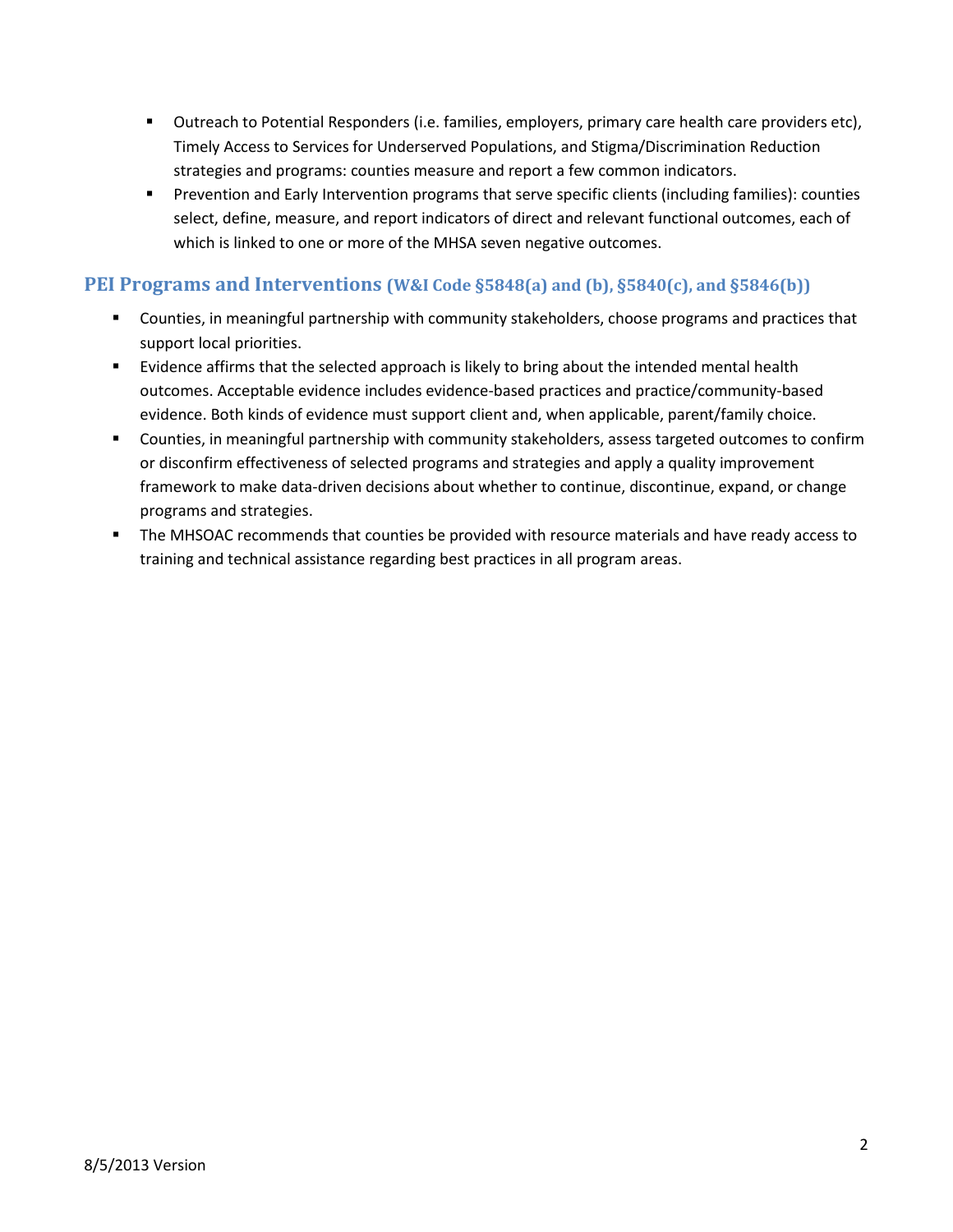## <span id="page-13-1"></span><span id="page-13-0"></span>**PEI Regulations: Proposed Matrix**

| <b>Term Requiring</b><br>Interpretation/<br><b>Specification or</b><br>Implementation | <b>MHSA Statute</b><br><b>Highlighted terms require</b><br>interpretation/specification or<br>implementation                                                                                                                                                                                                               | <b>Staff Suggestions</b><br>(Concepts not exact words for<br>regulations)                                                                                                                                                                                 | <b>Rationale</b>                                                                                                                            |
|---------------------------------------------------------------------------------------|----------------------------------------------------------------------------------------------------------------------------------------------------------------------------------------------------------------------------------------------------------------------------------------------------------------------------|-----------------------------------------------------------------------------------------------------------------------------------------------------------------------------------------------------------------------------------------------------------|---------------------------------------------------------------------------------------------------------------------------------------------|
| 1 <sub>1</sub><br>Serious mental<br>illness                                           | Section 3(a): The people of the State of<br>California hereby declare their purpose and<br>intent in enacting this act to be as follows: To<br>define serious mental illness among children,<br>adults and seniors as a condition deserving<br>priority attention, including prevention and early<br>intervention services | Serious Mental Illness <sup>1</sup> : a mental<br>disorder that is severe in degree and<br>persistent in duration and that may<br>cause behavioral disorder or impair<br>functioning so as to interfere<br>substantially with activities of daily living. | This definition is consistent<br>with W&I Code 5600.3                                                                                       |
| 2. Prevention<br>services                                                             | Section 3(a): The people of the State of<br>California hereby declare their purpose and<br>intent in enacting this act to be as follows: To<br>define serious mental illness among children,<br>adults and seniors as a condition deserving                                                                                | <b>Prevention Services: programs and</b><br>interventions intended to bring about<br>mental health and related functional<br>outcomes for individuals and members of<br>groups or populations whose risk of                                               | This definition is consistent<br>with SAMHSA definition of<br>prevention in mental<br>health $^2$                                           |
|                                                                                       | priority attention, including <b>prevention</b> and early<br>intervention services<br>5840(c): The program shall include mental<br>health services similar to those provided under                                                                                                                                         | developing a serious mental illness is<br>significantly higher than average, and as<br>applicable, their families<br>At risk of serious mental illness:                                                                                                   | Prevention services are<br>appropriately directed to<br>reduce the likelihood of<br>serious mental illness and<br>its negative consequences |
|                                                                                       | other programs effective in <b>preventing mental</b><br>health illnesses from becoming severe<br>Section 3(c): The people of the State of<br>California hereby declare their purpose and                                                                                                                                   | individuals with identified risk factors or<br>members of a group with demonstrated<br>greater than average vulnerability to<br>mental illness.                                                                                                           | for individuals and<br>communities at elevated<br>risk. See below for specific<br>examples of elevated risk.                                |
|                                                                                       | intent in enacting this act to be as follows: To<br>expand the kinds of successful, innovative<br>service programs for children, adults and                                                                                                                                                                                | Because there must be the intended<br>outcome of reducing risk of serious<br>mental illness, MHSA-funded Prevention                                                                                                                                       | This is consistent with<br>SAMHSA definition of a<br>risk factor for serious                                                                |

 $\frac{1}{1}$ There are varying definitions in the field of mental health of "serious mental illness."

<sup>&</sup>lt;sup>2</sup> "Creating communities where individuals, families, schools, faith-based organizations, and workplaces take action to promote emotional health and reduce the likelihood of mental illness, substance abuse including tobacco, and suicide." Substance Abuse and Mental Health Services Administration, *Leading Change: A Plan for SAMHSA's Roles and Actions 2011-2014*. HHS Publication No. (SMA) 11-4629. Rockville, MD: Substance Abuse and Mental Health Services Administration, 2011. P. 3.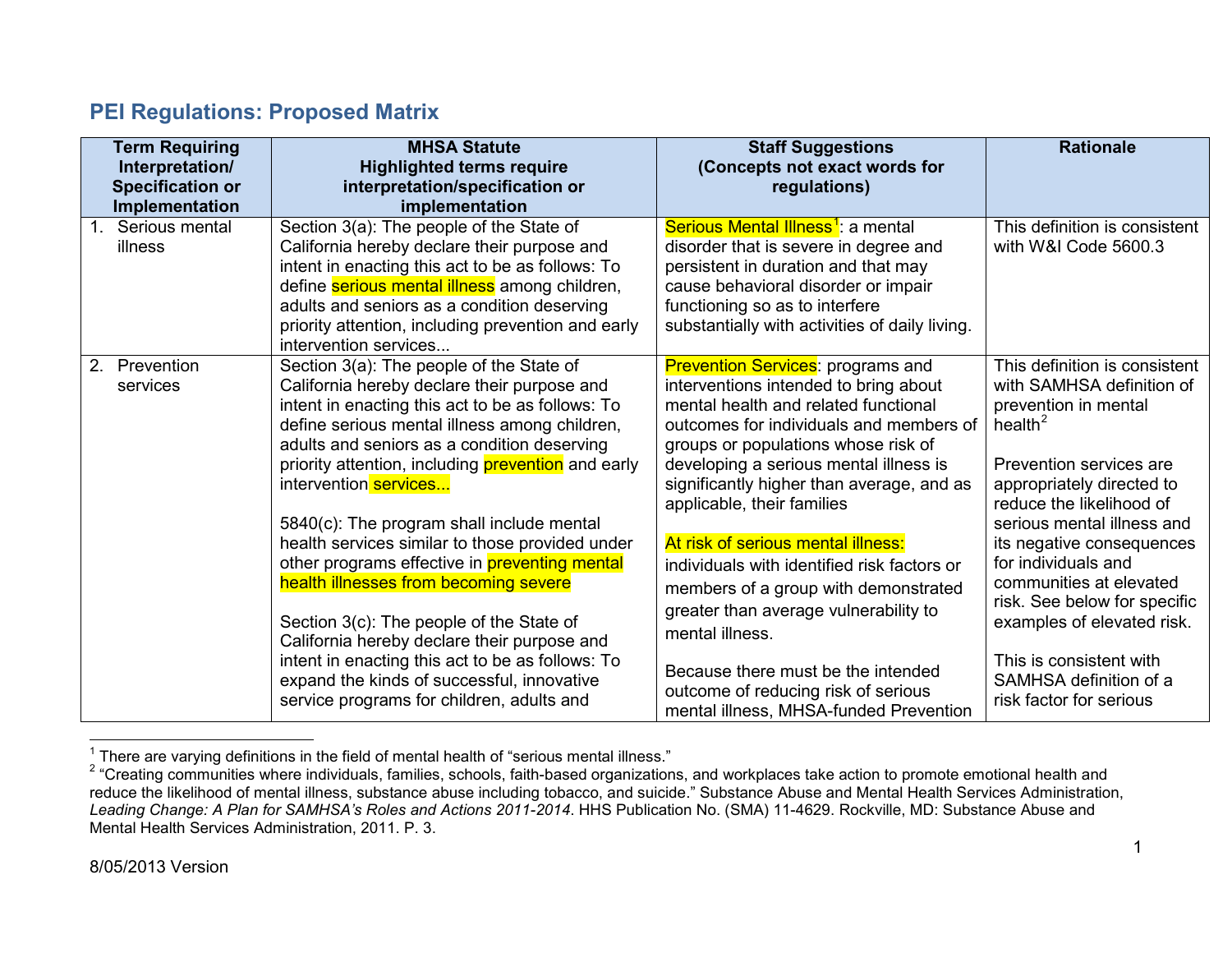<span id="page-14-1"></span><span id="page-14-0"></span>

| <b>Term Requiring</b>                     | <b>MHSA Statute</b>                                                                                                                                                                                                                                                                                                                                                                                                       | <b>Staff Suggestions</b>                                                                                                                                                                                                                                                                                                                                                                                                                                                | <b>Rationale</b>                                                                                                                                                                                                                                                                                                                                                                                                                                                                                                                                                           |
|-------------------------------------------|---------------------------------------------------------------------------------------------------------------------------------------------------------------------------------------------------------------------------------------------------------------------------------------------------------------------------------------------------------------------------------------------------------------------------|-------------------------------------------------------------------------------------------------------------------------------------------------------------------------------------------------------------------------------------------------------------------------------------------------------------------------------------------------------------------------------------------------------------------------------------------------------------------------|----------------------------------------------------------------------------------------------------------------------------------------------------------------------------------------------------------------------------------------------------------------------------------------------------------------------------------------------------------------------------------------------------------------------------------------------------------------------------------------------------------------------------------------------------------------------------|
| Interpretation/                           | <b>Highlighted terms require</b>                                                                                                                                                                                                                                                                                                                                                                                          | (Concepts not exact words for                                                                                                                                                                                                                                                                                                                                                                                                                                           |                                                                                                                                                                                                                                                                                                                                                                                                                                                                                                                                                                            |
| <b>Specification or</b><br>Implementation | interpretation/specification or<br>implementation                                                                                                                                                                                                                                                                                                                                                                         | regulations)                                                                                                                                                                                                                                                                                                                                                                                                                                                            |                                                                                                                                                                                                                                                                                                                                                                                                                                                                                                                                                                            |
|                                           | seniors begun in California, including culturally<br>and linguistically competent approaches for<br>underserved populations. These programs have<br>already demonstrated their effectiveness in<br>providing outreach and integrated services,<br>including medically necessary psychiatric<br>services, and other services, to individuals most<br>severely affected by or at risk of serious mental<br><b>illness</b> . | Services do not include services for the<br>purpose of enhancing general or<br>community wellness.<br>Outcomes: Counties measure and report<br>on self-selected indicators that relate to<br>one or more of the MHSA seven<br>negative outcomes. See #11 below.<br>[Note: Examples of "functional<br>outcomes" are reduction in<br>incarcerations, school failure or drop out,<br>homelessness etc. as a consequence of<br>untreated mental illness. See #11<br>below.] | mental illness:" a<br>characteristic at the<br>biological, psychological,<br>family, community, or<br>cultural level that precedes<br>and is associated with a<br>higher likelihood of<br>problem outcomes" [from<br>mental illness and<br>substance abuse]. <sup>3</sup><br>Examples of risk factors for<br>serious mental illness:<br>include a serious chronic<br>medical condition,<br>experience of severe<br>trauma, ongoing stress,<br>exposure to drugs or toxins<br>including in the womb,<br>prolonged isolation, or<br>having a previous mental<br>illness. $4$ |
| 3. Early intervention<br>services         | Section 3(a): The people of the State of<br>California hereby declare their purpose and<br>intent in enacting this act to be as follows: To<br>define serious mental illness among children,<br>adults and seniors as a condition deserving<br>priority attention, including prevention and early<br>intervention services                                                                                                | <b>Early Intervention Services: Treatment</b><br>and other interventions intended to<br>address a mental health disorder early in<br>its emergence. Early Intervention<br>services do not exceed one year, unless<br>the individual receiving the service is<br>identified as experiencing first onset of                                                                                                                                                               | This definition<br>differentiates early<br>intervention services from<br>treatment for ongoing<br>serious mental illness<br>within the adult or<br>children's systems of care                                                                                                                                                                                                                                                                                                                                                                                              |

 <sup>3</sup> SAMHSA (2013). *Levels of risk, levels of intervention: What are risk and protective factors?* Substance Abuse and Mental Health Services Administration, Training and Technical Assistance. Available at <u>http://captus.samhsa.gov/prevention-practice/prevention-and-behavioral-health/levels-</u> [risk-levels-intervention/1.](http://captus.samhsa.gov/prevention-practice/prevention-and-behavioral-health/levels-risk-levels-intervention/1) [4](http://captus.samhsa.gov/prevention-practice/prevention-and-behavioral-health/levels-risk-levels-intervention/1) Mayo Clinic (2012), Risk Factors: Mental Illness, Available at [http://www.mayoclinic.com/health/mental-illness/DS01104/DSECTION=risk-factors.](http://www.mayoclinic.com/health/mental-illness/DS01104/DSECTION=risk-factors)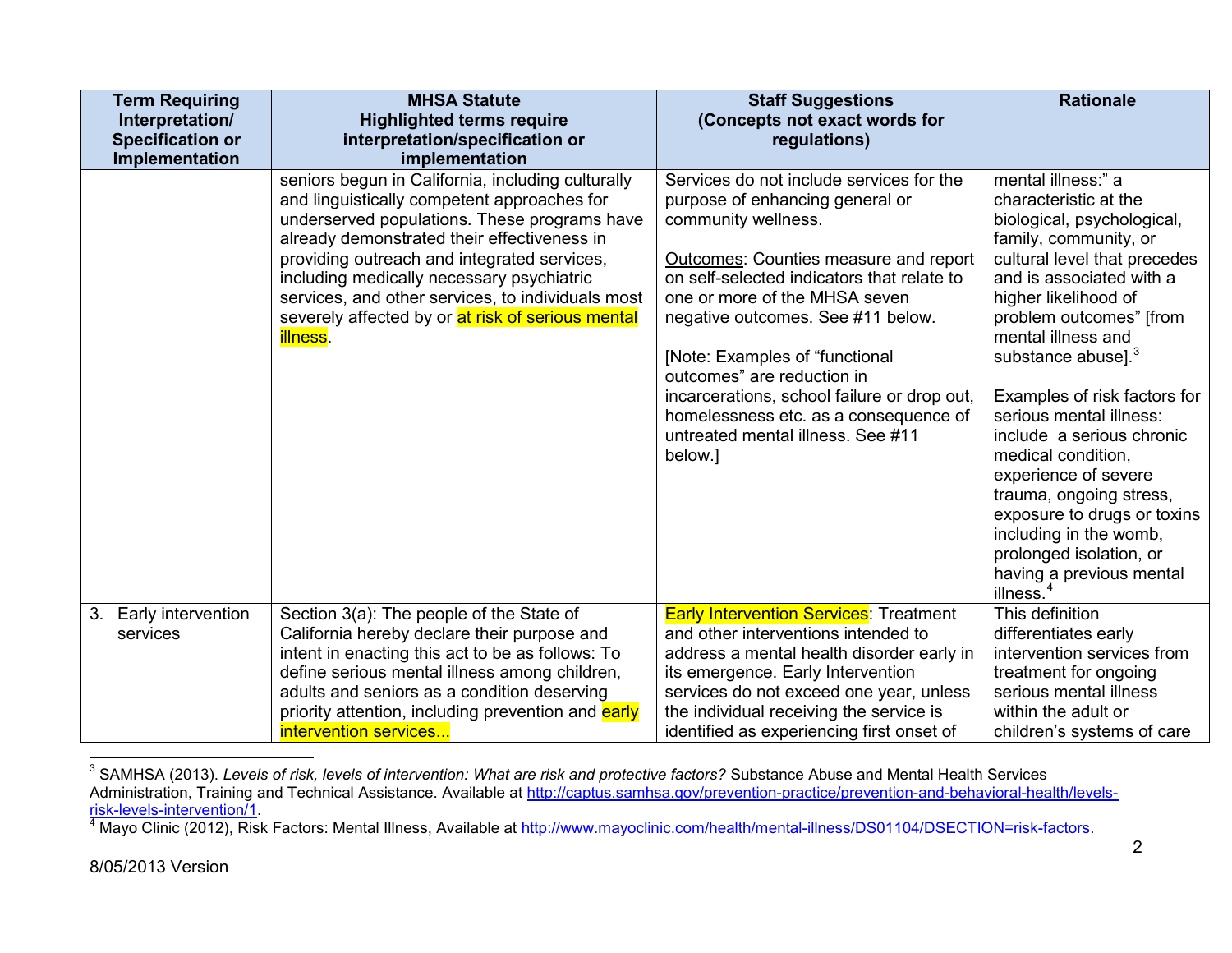| <b>Term Requiring</b><br>Interpretation/<br><b>Specification or</b><br>Implementation | <b>MHSA Statute</b><br><b>Highlighted terms require</b><br>interpretation/specification or<br>implementation                                                                                                                                                                                                                                                                                                            | <b>Staff Suggestions</b><br>(Concepts not exact words for<br>regulations)                                                                                                                                                                                                                                                                                                                                                                                                                                                                                                                             | <b>Rationale</b>                                                                                                                                                                          |
|---------------------------------------------------------------------------------------|-------------------------------------------------------------------------------------------------------------------------------------------------------------------------------------------------------------------------------------------------------------------------------------------------------------------------------------------------------------------------------------------------------------------------|-------------------------------------------------------------------------------------------------------------------------------------------------------------------------------------------------------------------------------------------------------------------------------------------------------------------------------------------------------------------------------------------------------------------------------------------------------------------------------------------------------------------------------------------------------------------------------------------------------|-------------------------------------------------------------------------------------------------------------------------------------------------------------------------------------------|
|                                                                                       | 5840(c): The program shall include mental<br>health services similar to those provided under<br>other programs effective in <b>preventing mental</b><br>health illnesses from becoming severe, and<br>shall also include components similar to<br>programs that have been successful in reducing<br>the duration of untreated severe mental<br>illnesses and assisting people in quickly<br>regaining productive lives. | serious mental illness with psychotic<br>features, as defined in the Diagnostic<br>and Statistical Manual of Mental<br>Disorders criteria for a psychotic<br>disorder, in which case, an Early<br>Intervention does not exceed five years.<br>Outcomes: Counties define, measure,<br>and report outcomes of their Early<br>Intervention Programs, including<br>improved functionality as a consequence<br>of recovery from mental illness. Counties<br>report on self-selected indicators that<br>relate to one or more of the MHSA seven<br>negative outcomes. See #11, Negative<br>Outcomes, below. | $(CSS)$ .                                                                                                                                                                                 |
| 4. Prevent mental<br>illness from<br>becoming severe                                  | 5840(a): The State Department of Health Care<br>Services, in coordination with counties, shall<br>establish a <b>program designed to prevent mental</b><br>illnesses from becoming severe and disabling.                                                                                                                                                                                                                | Severe: Same definition as "serious"<br>which is already defined. See #1:<br><b>Serious Mental Illness</b><br><b>Measure: For Prevention and Early</b><br>Intervention Services (serving individual<br>clients), counties will measure prevention<br>and reduction of severity by reduced risk<br>(prevention) and signs and symptoms<br>(early intervention) of serious mental<br>illness and increased recovery, wellness,<br>and resilience for individuals with risk or<br>early onset of serious mental illness. See<br>#12, Negative Outcomes and #13,<br>Performance Outcomes.                 | <b>Consistent with W&amp;I Code</b><br>5600.3<br>Consistent with outcomes-<br>based approach<br>[Definition of early<br>intervention is similar to<br>standard used in PEI<br>Guidelines] |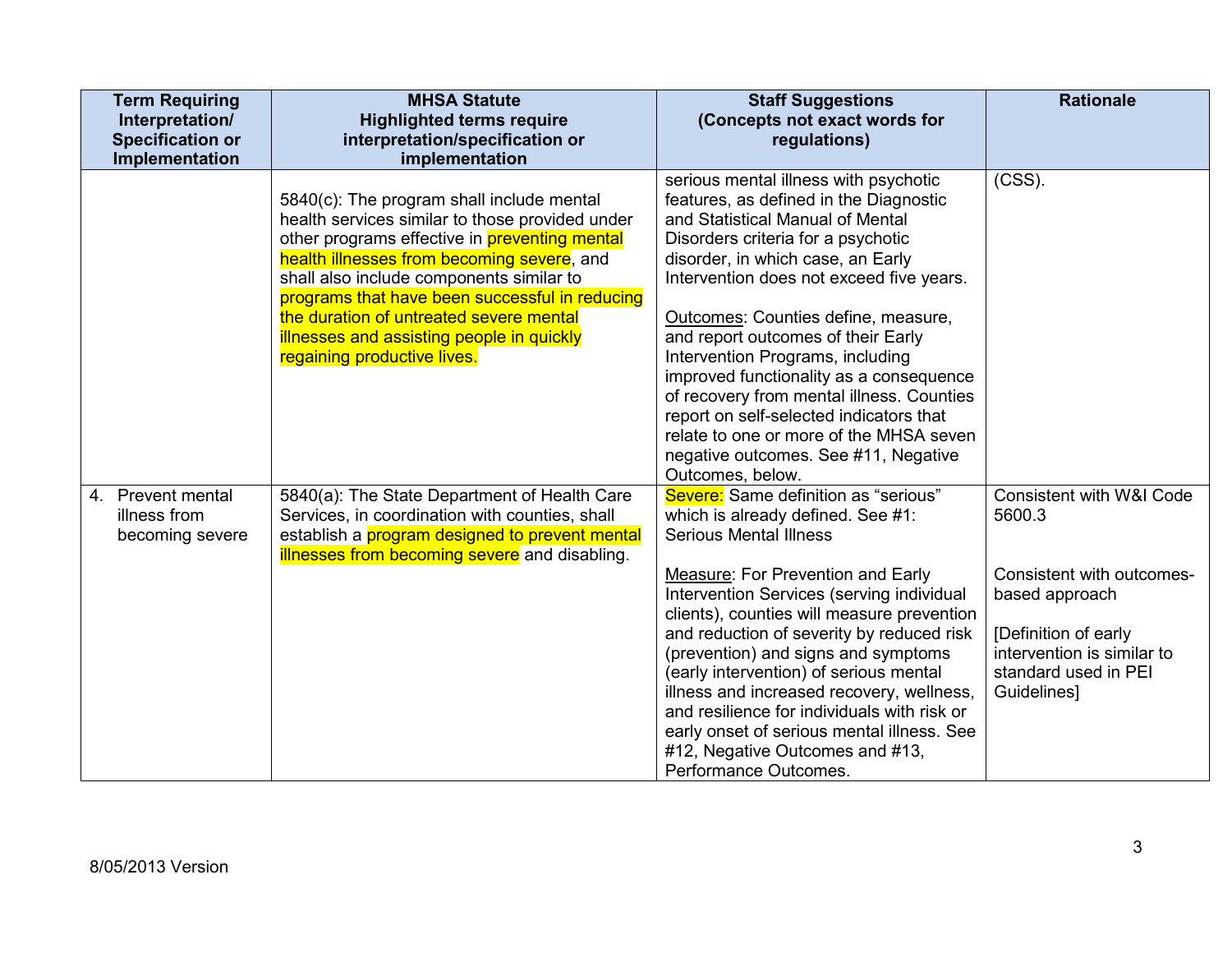|    | <b>Term Requiring</b><br>Interpretation/<br><b>Specification or</b><br>Implementation | <b>MHSA Statute</b><br><b>Highlighted terms require</b><br>interpretation/specification or<br>implementation                                                                                             | <b>Staff Suggestions</b><br>(Concepts not exact words for<br>regulations)                                                                                                                                                                                                                                                                                                                                                                                                                                                                                                                                                                                                                                                                                                                                                                                                                                         | <b>Rationale</b>                                                                                                                                                                                                                                                                                                                                                                                                                                                                                                                                       |
|----|---------------------------------------------------------------------------------------|----------------------------------------------------------------------------------------------------------------------------------------------------------------------------------------------------------|-------------------------------------------------------------------------------------------------------------------------------------------------------------------------------------------------------------------------------------------------------------------------------------------------------------------------------------------------------------------------------------------------------------------------------------------------------------------------------------------------------------------------------------------------------------------------------------------------------------------------------------------------------------------------------------------------------------------------------------------------------------------------------------------------------------------------------------------------------------------------------------------------------------------|--------------------------------------------------------------------------------------------------------------------------------------------------------------------------------------------------------------------------------------------------------------------------------------------------------------------------------------------------------------------------------------------------------------------------------------------------------------------------------------------------------------------------------------------------------|
|    | 5.<br><b>Prevent mental</b><br>illness from<br>becoming<br>disabling                  | 5840(a): The State Department of Health Care<br>Services, in coordination with counties, shall<br>establish a <i>program</i> designed to prevent mental<br>illnesses from becoming severe and disabling. | Disabling: impair functioning so as to<br>interfere substantially with activities of<br>daily living<br>Measure: Counties will measure<br>prevention or reduction of disability as a<br>consequence of serious mental illness<br>using indicators consistent with MHSA<br>negative outcomes. See #12, Negative<br>Outcomes and #13, Performance<br>Outcomes.                                                                                                                                                                                                                                                                                                                                                                                                                                                                                                                                                      | Definition is consistent with<br>W&I Code 5600.3.<br>Consistent with outcomes-<br>based approach.                                                                                                                                                                                                                                                                                                                                                                                                                                                      |
| 6. | <b>Effective practices</b>                                                            | 5840(c): PEI programs shall include mental<br>health services similar to those provided under<br>other programs effective in preventing mental<br>illnesses from becoming severe.                        | <b>Effective Practices:</b> Requirement for use<br>of effective practices applies to all PEI<br>programs and to required strategies for<br>all programs. Counties must have<br>evidence that the practice is likely to<br>bring about mental health or related<br>functional outcomes, successful<br>outreach to and engagement of potential<br>responders, successful links to treatment<br>for individuals with serious mental<br>illness, and/or reduction of mental<br>health-related stigma/discrimination.<br>Evidence of effectiveness: Evidence can<br>range from: (1) evidence-based practice,<br>which includes randomized controlled<br>clinical trials (the research gold standard)<br>or clinically relevant, methodologically<br>sound research with a less thoroughly<br>documented base of evidence; or (2)<br>community and practice-based evidence<br>which includes clinical and client/family | MHSA requires use of<br>effective practices. Per<br>Uncodified Section 3(c)<br>one of the purposes of the<br>MHSA is to expand the<br>kinds of successful,<br>innovative service<br>programs for children,<br>adults and seniors<br>including culturally and<br>linguistically competent<br>approaches for<br>underserved populations.<br>Cultural competency<br>requires range of<br>acceptable evidence.<br>Client- and family-focused<br>general standards require<br>practices that are<br>acceptable to clients and,<br>as applicable, to parents |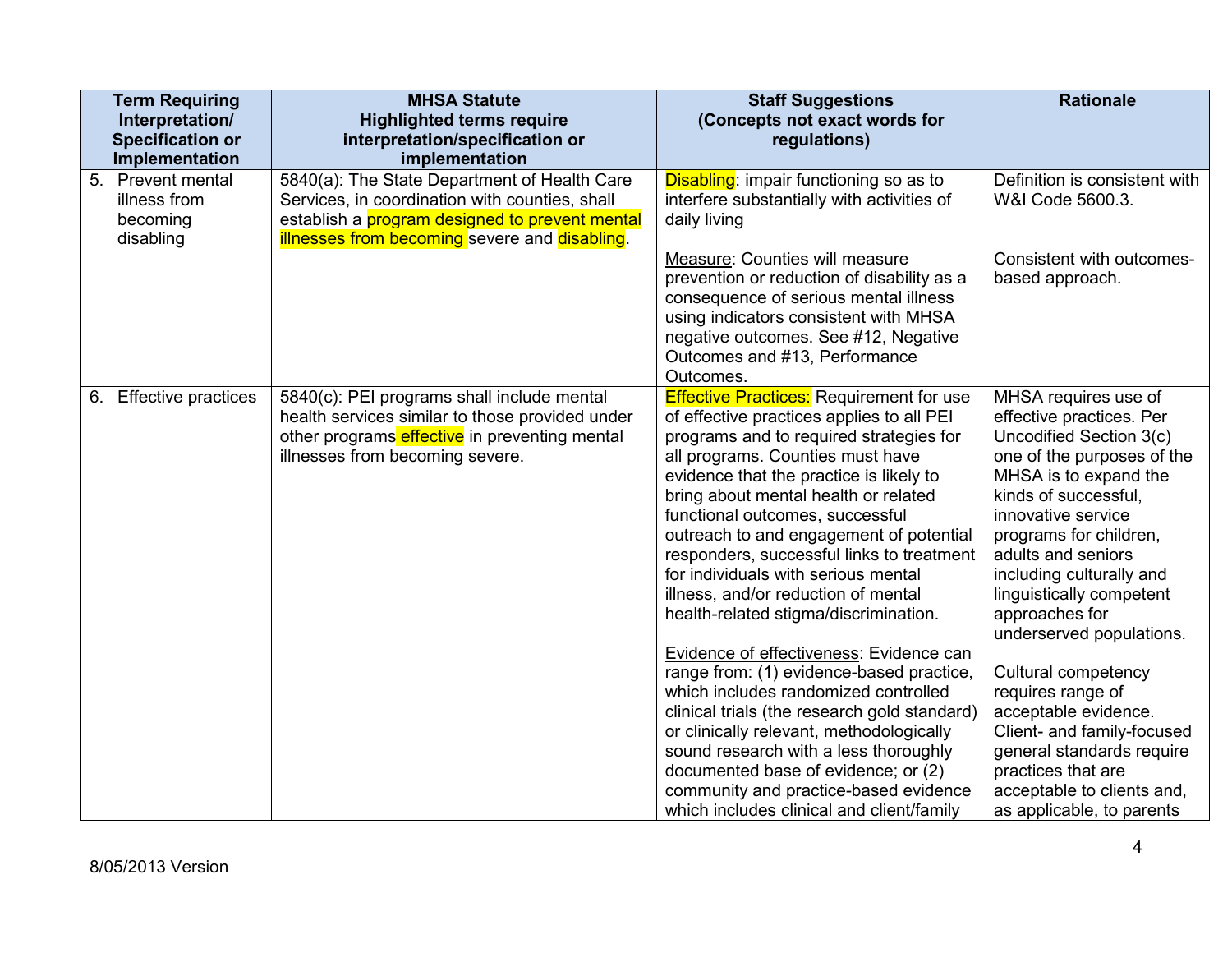| <b>Term Requiring</b><br>Interpretation/<br><b>Specification or</b><br>Implementation | <b>MHSA Statute</b><br><b>Highlighted terms require</b><br>interpretation/specification or<br>implementation | <b>Staff Suggestions</b><br>(Concepts not exact words for<br>regulations)                                                                                                                                                                                                                                                                                                                                                                                                                                                                                                                                                        | <b>Rationale</b>                                                                                                                                                                                                                                         |
|---------------------------------------------------------------------------------------|--------------------------------------------------------------------------------------------------------------|----------------------------------------------------------------------------------------------------------------------------------------------------------------------------------------------------------------------------------------------------------------------------------------------------------------------------------------------------------------------------------------------------------------------------------------------------------------------------------------------------------------------------------------------------------------------------------------------------------------------------------|----------------------------------------------------------------------------------------------------------------------------------------------------------------------------------------------------------------------------------------------------------|
|                                                                                       |                                                                                                              | expertise and community consensus that<br>the practice achieves mental health<br>outcomes, especially for underserved<br>communities, and is consistent with<br>client and, as applicable, parent<br>preferences. This also includes a<br>process to develop specific criteria by<br>which effectiveness can be documented<br>with the capacity eventually to give the<br>approach equal standing with evidence-<br>based practices validated by research.<br>Measurement of outcomes will confirm or<br>disconfirm the effectiveness of the<br>practice.                                                                        | and other family members.<br>[Evidence of effectiveness<br>is similar to standard used<br>in PEI Guidelines]                                                                                                                                             |
| Improving timely<br>7.<br>access to services<br>for underserved<br>populations        | 5840(a): The program shall emphasize<br>improving timely access to services for<br>underserved populations.  | <b>Improving Timely Access to Services for</b><br><b>Underserved Populations:</b><br>"Underserved population" is defined in<br>Regulations. (9 CCR 3200.300)<br>"Access" means the extent to which an<br>individual who needs mental health<br>services is able to receive them, based<br>on conditions such as availability,<br>cultural and language appropriateness,<br>transportation needs, and cost of<br>services.<br>PEI programs serve individuals and<br>populations in non-traditional mental<br>health settings such as primary<br>healthcare clinics, schools, and family<br>resource centers; unless a traditional | Definition of "access" is<br>similar to SAMHA<br>definition and consistent<br>with Prevention and Early<br>Intervention Glossary of<br>Acronyms, Terms, and<br>definition included in PEI<br>Guidelines.<br>Consistent with outcomes-<br>based approach. |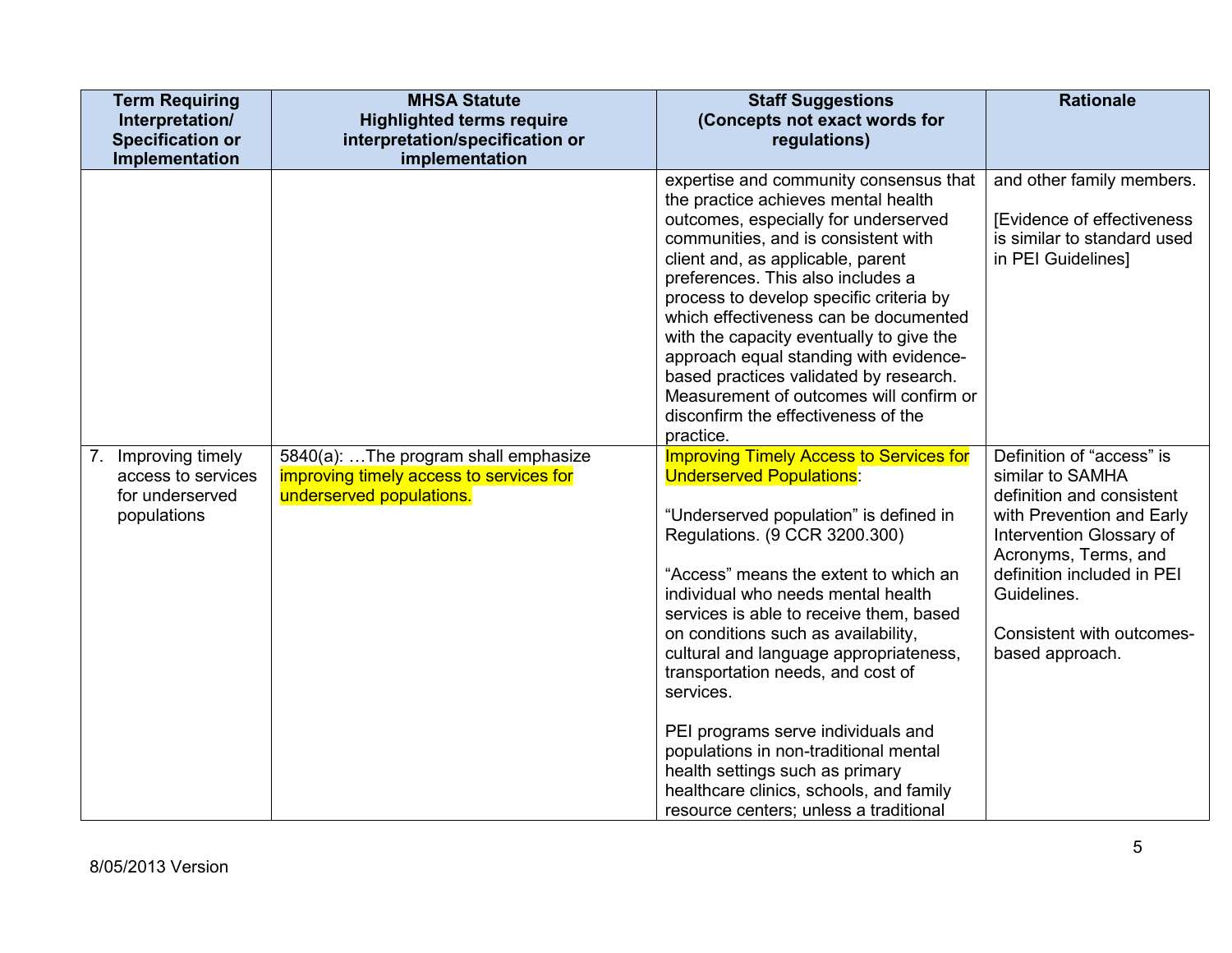| <b>Term Requiring</b><br>Interpretation/<br><b>Specification or</b><br>Implementation | <b>MHSA Statute</b><br><b>Highlighted terms require</b><br>interpretation/specification or<br>implementation                                                                                                                                          | <b>Staff Suggestions</b><br>(Concepts not exact words for<br>regulations)                                                                                                                                                                                                                                                                                                                                                                                                                                                                                               | <b>Rationale</b>                                                                                                                                                                                                                                                                                                    |
|---------------------------------------------------------------------------------------|-------------------------------------------------------------------------------------------------------------------------------------------------------------------------------------------------------------------------------------------------------|-------------------------------------------------------------------------------------------------------------------------------------------------------------------------------------------------------------------------------------------------------------------------------------------------------------------------------------------------------------------------------------------------------------------------------------------------------------------------------------------------------------------------------------------------------------------------|---------------------------------------------------------------------------------------------------------------------------------------------------------------------------------------------------------------------------------------------------------------------------------------------------------------------|
|                                                                                       |                                                                                                                                                                                                                                                       | mental health setting enhances access<br>to quality services and outcomes for<br>underserved populations.<br>Outcomes: Counties report number of<br>individuals served by age group, gender,<br>race/ethnicity/culture and language<br>spoken. These will be flexible enough to<br>account for individual county<br>demographics. Counties measure and<br>report data related to access to services<br>for underserved populations, compared<br>to populations that are not currently<br>underserved using a few common<br>indicators. See #12 Performance<br>Outcomes. |                                                                                                                                                                                                                                                                                                                     |
| 8.<br>Outreach                                                                        | 5840(b)(1): PEI programs shall include the<br>following components: <b>outreach</b> to families,<br>employers, primary care health care providers,<br>and others to recognize the early signs of<br>potentially severe and disabling mental illnesses | <b>Outreach to Potential Responders: a</b><br>respectful process of building<br>relationships, which meets people where<br>they are with the goal of engaging<br>potential responders who would not<br>otherwise identify and refer people who<br>need mental health services.<br>Outreach in this context includes training<br>to increase skills and to change behavior<br>of "responders" to recognize and<br>respond to signs of potentially serious<br>mental illness.                                                                                             | This definition is consistent<br>with SAMHSA definition of<br>evidence-based outreach<br>practices. <sup>5</sup><br>Training is included in<br>"outreach" to be consistent<br>with overall MHSA<br>intention for conducting<br>outreach to potential<br>responders.<br>Consistent with outcomes-<br>based approach. |

 <sup>5</sup> Olivet et al. (2009). Assessing the evidence: What we know about outreach and engagement. SAMHSA. Available at [http://homeless.samhsa.gov/resource/assessing-the-evidence-what-we-know-about-outreach-and-engagement-37555.aspx.](http://homeless.samhsa.gov/resource/assessing-the-evidence-what-we-know-about-outreach-and-engagement-37555.aspx)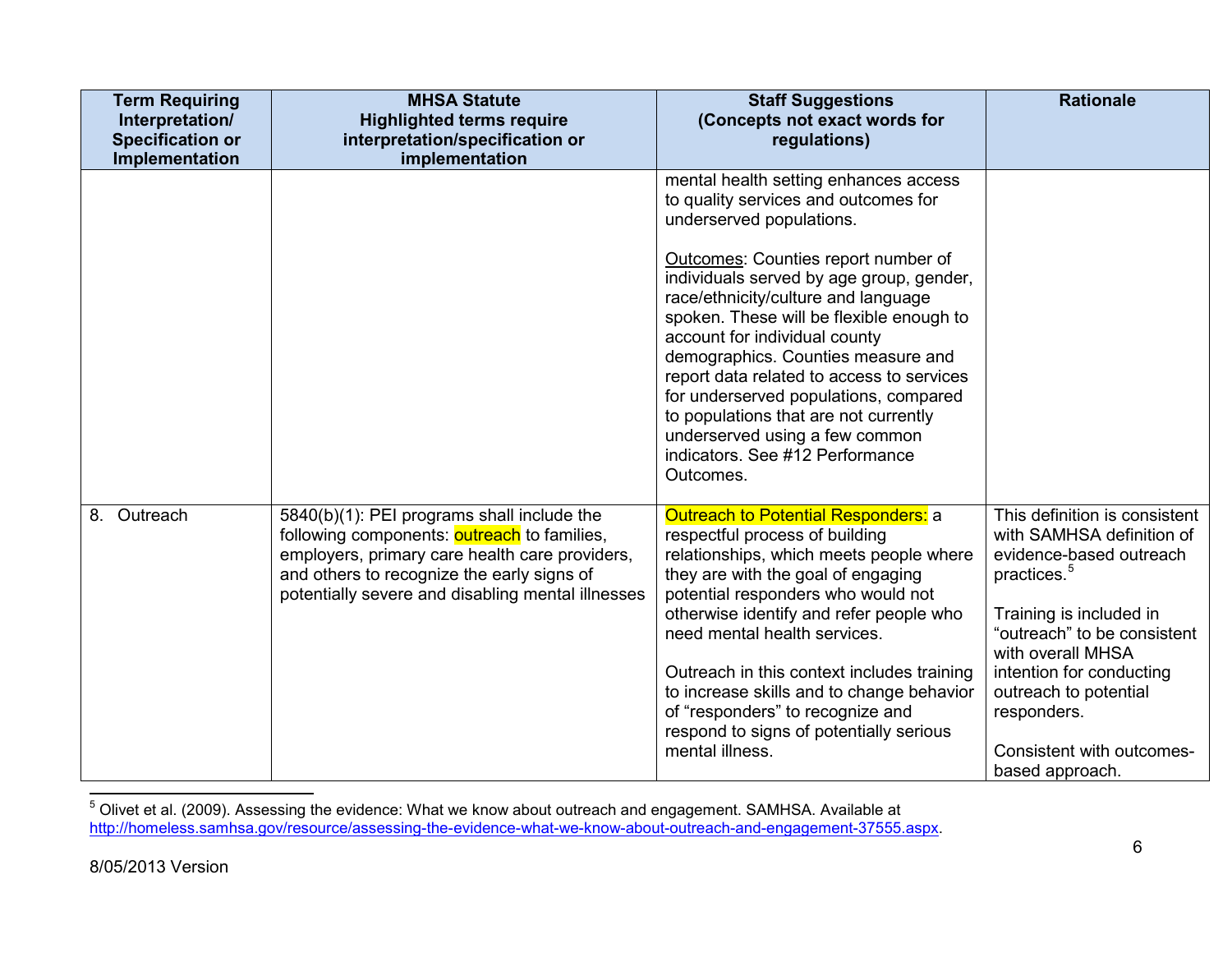| <b>Term Requiring</b>                     | <b>MHSA Statute</b>                                                                               | <b>Staff Suggestions</b>                                                      | <b>Rationale</b>                                        |
|-------------------------------------------|---------------------------------------------------------------------------------------------------|-------------------------------------------------------------------------------|---------------------------------------------------------|
| Interpretation/                           | <b>Highlighted terms require</b>                                                                  | (Concepts not exact words for                                                 |                                                         |
| <b>Specification or</b><br>Implementation | interpretation/specification or                                                                   | regulations)                                                                  |                                                         |
|                                           | implementation                                                                                    | Outcomes: Counties measure and report                                         |                                                         |
|                                           |                                                                                                   | data and outcomes for their outreach to                                       |                                                         |
|                                           |                                                                                                   | potential responders using a few                                              |                                                         |
|                                           |                                                                                                   | common indicators.                                                            |                                                         |
| Access and<br>9.                          | 5840(b)(2): PEI programs shall include the                                                        | "Access" is defined in #7.                                                    | All PEI programs present                                |
| linkage                                   | following components: <b>access and linkage</b> to<br>medically necessary care provided by county | All PEI programs must use effective                                           | opportunities to fulfill the<br>MHSA PEI requirement to |
|                                           | mental health programs for children with severe                                                   | methods to provide children, adults, and                                      | link individuals with serious                           |
|                                           | mental illness, as defined in Section 5600.3, and                                                 | seniors with serious mental illness                                           | mental illness to treatment.                            |
|                                           | for adults and seniors with severe mental illness.                                                | access and linkage to treatment as early                                      |                                                         |
|                                           | as defined in Section 5600.3, as early in the                                                     | in the onset as practicable.                                                  | Suggested approach                                      |
|                                           | onset of these conditions as practicable.                                                         |                                                                               | balances requirement for                                |
|                                           |                                                                                                   | Linkage: No specified method suggested                                        | effective linkage to                                    |
|                                           |                                                                                                   | other than the requirement that it be                                         | treatment be included in all                            |
|                                           |                                                                                                   | "effective."                                                                  | PEI programs with<br>flexibility for counties and       |
|                                           |                                                                                                   | Outcomes: Counties measure, and                                               | stakeholders to prioritize                              |
|                                           |                                                                                                   | report outcomes of the access and                                             | specific practices.                                     |
|                                           |                                                                                                   | linkage elements of their PEI programs                                        |                                                         |
|                                           |                                                                                                   | Using a few common indicators.                                                | Suggested approach is                                   |
|                                           |                                                                                                   |                                                                               | consistent with PEI                                     |
|                                           |                                                                                                   |                                                                               | Guidelines                                              |
| 10. Reduction in                          | 5840(b)(3): PEI programs shall include the                                                        | Stigma and discrimination reduction                                           | This approach provides a                                |
| stigma and<br>discrimination              | following components:  reduction in stigma<br>associated with either being diagnosed with a       | encompasses: (a) direct efforts to<br>combat mental health-related stigma and | way for counties to fulfill<br>the MHSA mandate to      |
|                                           | mental illness or seeking mental health services.                                                 | discrimination, and (b) Indirect efforts to                                   | work to reduce stigma and                               |
|                                           |                                                                                                   | design, implement, and describe                                               | discrimination related to                               |
|                                           | 5840(b)(4): PEI programs shall include the                                                        | programs in ways that circumvent                                              | mental illness or seeking                               |
|                                           | following components: reduction in                                                                | stigma, including self-stigma, and make                                       | mental health services                                  |
|                                           | discrimination against people with mental illness                                                 | services accessible and acceptable.                                           | through indirect                                        |
|                                           |                                                                                                   |                                                                               | approaches without a                                    |
|                                           |                                                                                                   | All MHSA-funded PEI programs include                                          | requirement to offer a                                  |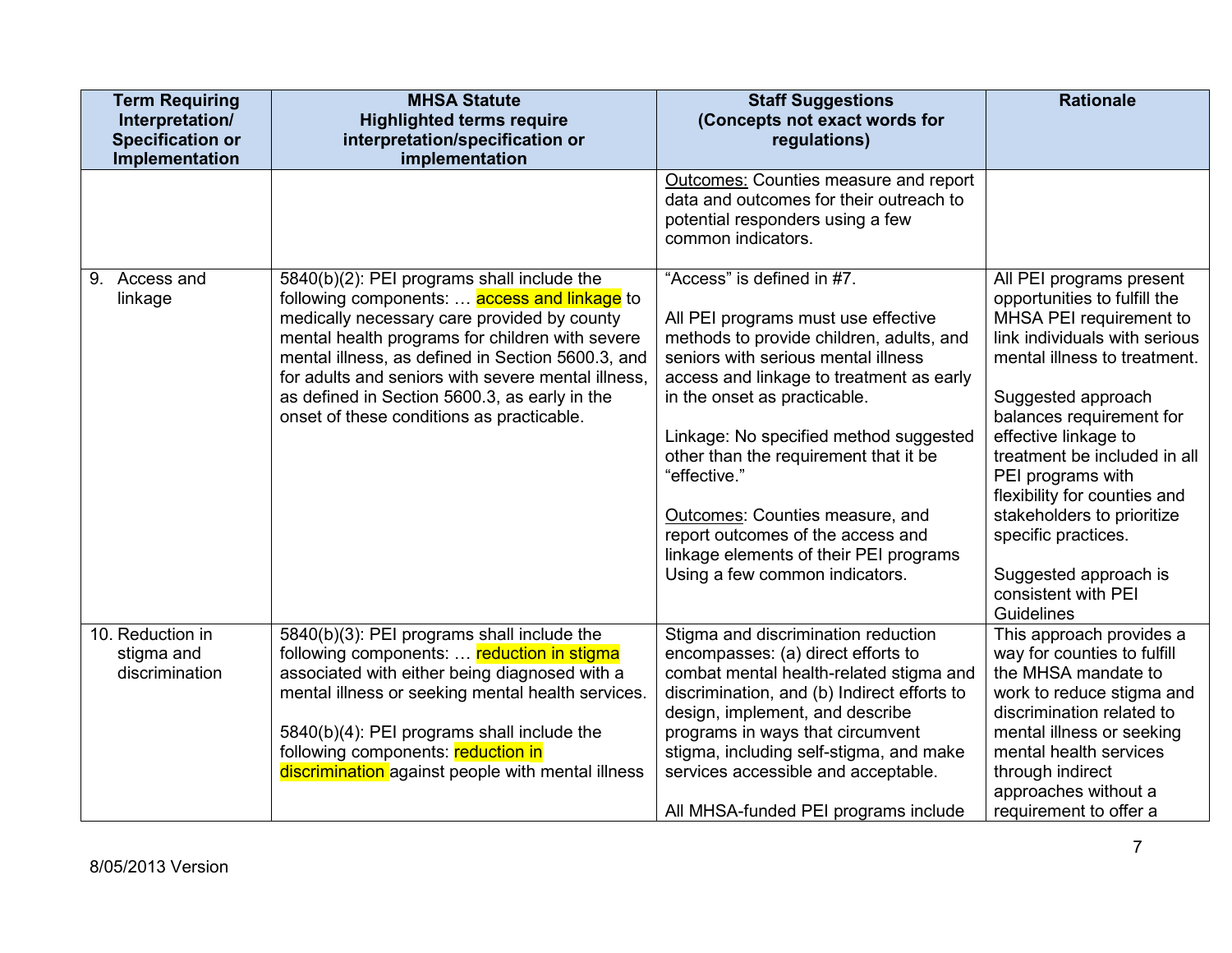| <b>Term Requiring</b><br>Interpretation/<br><b>Specification or</b> | <b>MHSA Statute</b><br><b>Highlighted terms require</b><br>interpretation/specification or                                                                                                                                                                                                                 | <b>Staff Suggestions</b><br>(Concepts not exact words for<br>regulations)                                                                                                                                                                                                                                                                         | <b>Rationale</b>                                                                                                                                                                              |
|---------------------------------------------------------------------|------------------------------------------------------------------------------------------------------------------------------------------------------------------------------------------------------------------------------------------------------------------------------------------------------------|---------------------------------------------------------------------------------------------------------------------------------------------------------------------------------------------------------------------------------------------------------------------------------------------------------------------------------------------------|-----------------------------------------------------------------------------------------------------------------------------------------------------------------------------------------------|
| Implementation                                                      | implementation                                                                                                                                                                                                                                                                                             |                                                                                                                                                                                                                                                                                                                                                   |                                                                                                                                                                                               |
|                                                                     |                                                                                                                                                                                                                                                                                                            | the indirect element of addressing<br>mental health stigma using effective<br>practices.                                                                                                                                                                                                                                                          | specific stigma and<br>discrimination reduction<br>program.                                                                                                                                   |
|                                                                     |                                                                                                                                                                                                                                                                                                            | Counties may also fund direct efforts to<br>combat mental health related stigma and<br>discrimination.                                                                                                                                                                                                                                            | Consistent with outcomes-<br>based approach.                                                                                                                                                  |
|                                                                     |                                                                                                                                                                                                                                                                                                            | Outcome: For both PEI indirect Stigma<br>and Discrimination Reduction strategies<br>and direct Stigma and Discrimination<br>Reduction Programs, counties measure,<br>and report on intended outcomes and<br>use resulting data for purposes of quality<br>improvement using a few common<br>indicators.                                           |                                                                                                                                                                                               |
| 11. Negative<br>Outcomes                                            | 5840(d): The program shall emphasize<br>strategies to reduce the following negative<br>outcomes that may result from untreated mental<br>illness: suicide, incarcerations, school failure or<br>drop out, unemployment, prolonged suffering,<br>homelessness, and removal of children from<br>their homes. | <b>Negative Outcomes:</b> Reduction of<br>suffering and suicide are considered<br>direct mental health outcomes.<br>Reductions in incarcerations, school<br>failure or drop out, unemployment,<br>homelessness, or removal of children<br>from their homes as a consequence of<br>untreated mental illness are considered<br>functional outcomes. | Defining and measuring<br>outcomes tied to the seven<br>negative outcomes<br>provides a basis for<br>assessing the cumulative<br>focus and outcomes of<br><b>MHSA-funded PEI</b><br>programs. |
|                                                                     |                                                                                                                                                                                                                                                                                                            | <b>Outcomes: For Prevention and Early</b><br>Intervention programs that serve specific<br>clients (including families), counties<br>select, define, measure, and report<br>indicators that relate to one or more of<br>the MHSA seven negative outcomes.                                                                                          |                                                                                                                                                                                               |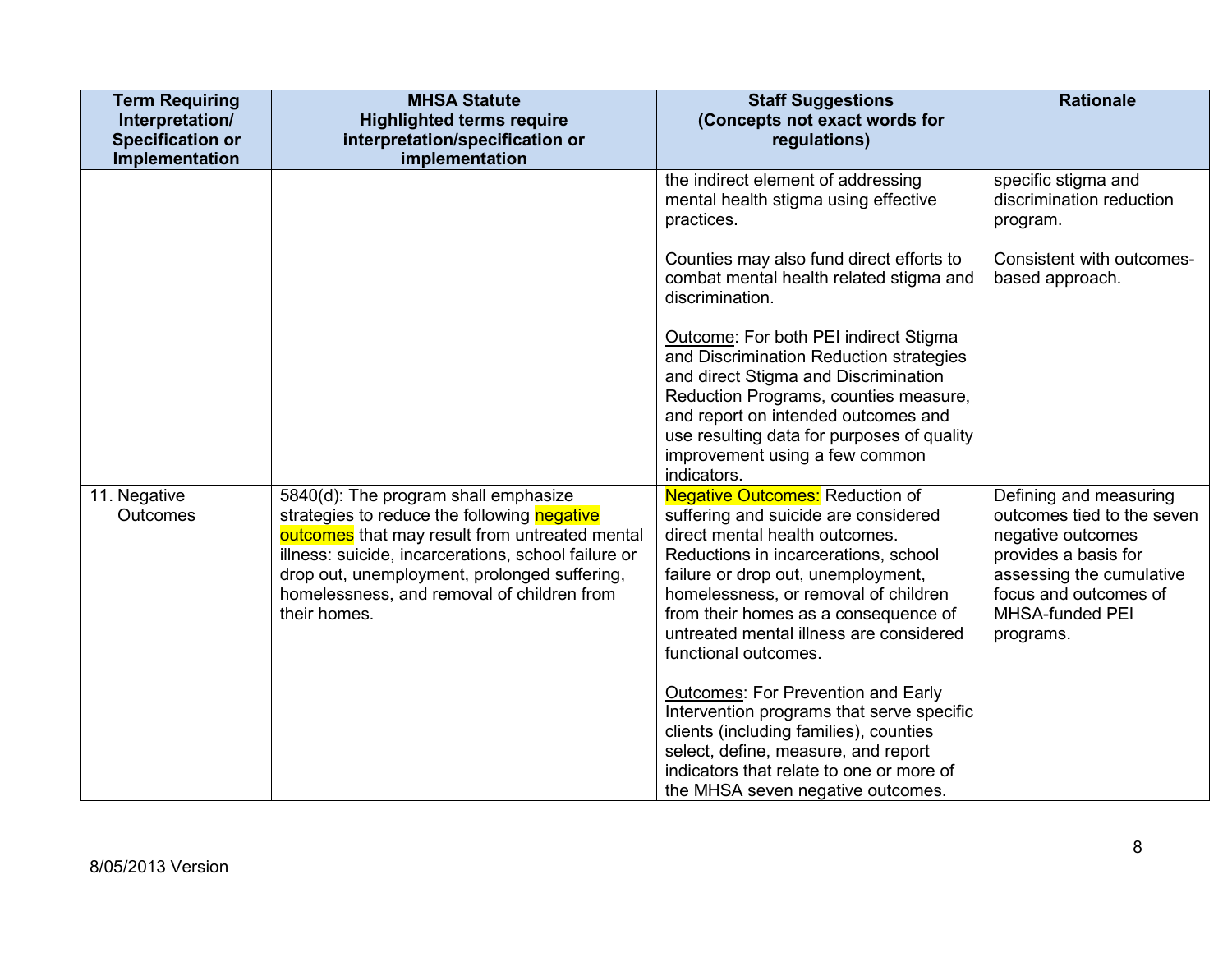| <b>Term Requiring</b>   | <b>MHSA Statute</b>                                                                  | <b>Staff Suggestions</b>                                                  | <b>Rationale</b>                                      |
|-------------------------|--------------------------------------------------------------------------------------|---------------------------------------------------------------------------|-------------------------------------------------------|
| Interpretation/         | <b>Highlighted terms require</b>                                                     | (Concepts not exact words for                                             |                                                       |
| <b>Specification or</b> | interpretation/specification or                                                      | regulations)                                                              |                                                       |
| Implementation          | implementation                                                                       |                                                                           |                                                       |
| 12. Performance         | 5848(c): The plans shall include reports on the                                      | Performance Outcomes: All PEI-funded                                      | Defining common                                       |
| <b>Outcomes</b>         | achievement of performance outcomes for                                              | programs will measure and report                                          | indicators of outcomes                                |
|                         | services pursuant to  Part 3.6 (commencing                                           | outcomes and use outcome data to                                          | provides a basis to                                   |
|                         | with Section 5840) of this division funded by<br>the Mental Health Services Fund and | improve the quality of their PEI efforts.                                 | measure and communicate<br>statewide progress and     |
|                         | established jointly by the State Department of                                       | Outcomes: Counties will measure and                                       | impact of the MHSA PEI                                |
|                         | Health Care Services and the Mental Health                                           | report on a few common indicators                                         | component.                                            |
|                         | Services Oversight and Accountability                                                | established by the state for the following:                               |                                                       |
|                         | Commission, in collaboration with the California                                     | Improve Timely Access Services for                                        | Selecting, defining and                               |
|                         | Mental Health Directors Association.                                                 | Underserved Populations (See #7);                                         | measuring outcomes tied                               |
|                         |                                                                                      | Outreach to Potential Responders (See                                     | to the seven negative                                 |
|                         |                                                                                      | #8); Linking individuals with Serious                                     | outcomes for Prevention                               |
|                         |                                                                                      | Mental Illness to Treatment (See #9);                                     | and Early Intervention                                |
|                         |                                                                                      | Stigma/ Discrimination Reduction (See                                     | Programs provides a basis                             |
|                         |                                                                                      | #10).                                                                     | for assessing the<br>cumulative focus and             |
|                         |                                                                                      | Outcomes: Counties will measure and                                       | outcomes of MHSA-funded                               |
|                         |                                                                                      | report on self-selected indicators that                                   | PEI programs.                                         |
|                         |                                                                                      | relate to one or more of the MHSA seven                                   |                                                       |
|                         |                                                                                      | negative outcomes for the following PEI                                   |                                                       |
|                         |                                                                                      | programs: Prevention (See #2) and Early                                   |                                                       |
|                         |                                                                                      | Intervention (See #3).                                                    |                                                       |
| 13. Number served       | 5847(e): Each expenditure update shall indicate                                      | <b>Number Served: Counties report both</b>                                | Per 5845(d)(6) MHSOAC                                 |
|                         | the number of children, adults, and seniors to be                                    | estimated and actual numbers of                                           | has authority to request                              |
|                         | served pursuant to Part 3 (commencing with                                           | individual clients (and, as applicable,                                   | data and information to                               |
|                         | Section 5800), and Part 4 (commencing with                                           | members of their families) for programs<br>that serve individual clients. | use in its oversight, review,                         |
|                         | Section 5850), and the cost per person.                                              |                                                                           | training and technical<br>assistance, accountability, |
|                         |                                                                                      |                                                                           | and evaluation capacity.                              |
|                         |                                                                                      |                                                                           |                                                       |
|                         |                                                                                      |                                                                           | It is important that public                           |
|                         |                                                                                      |                                                                           | and policy makers are                                 |
|                         |                                                                                      |                                                                           | informed about use of                                 |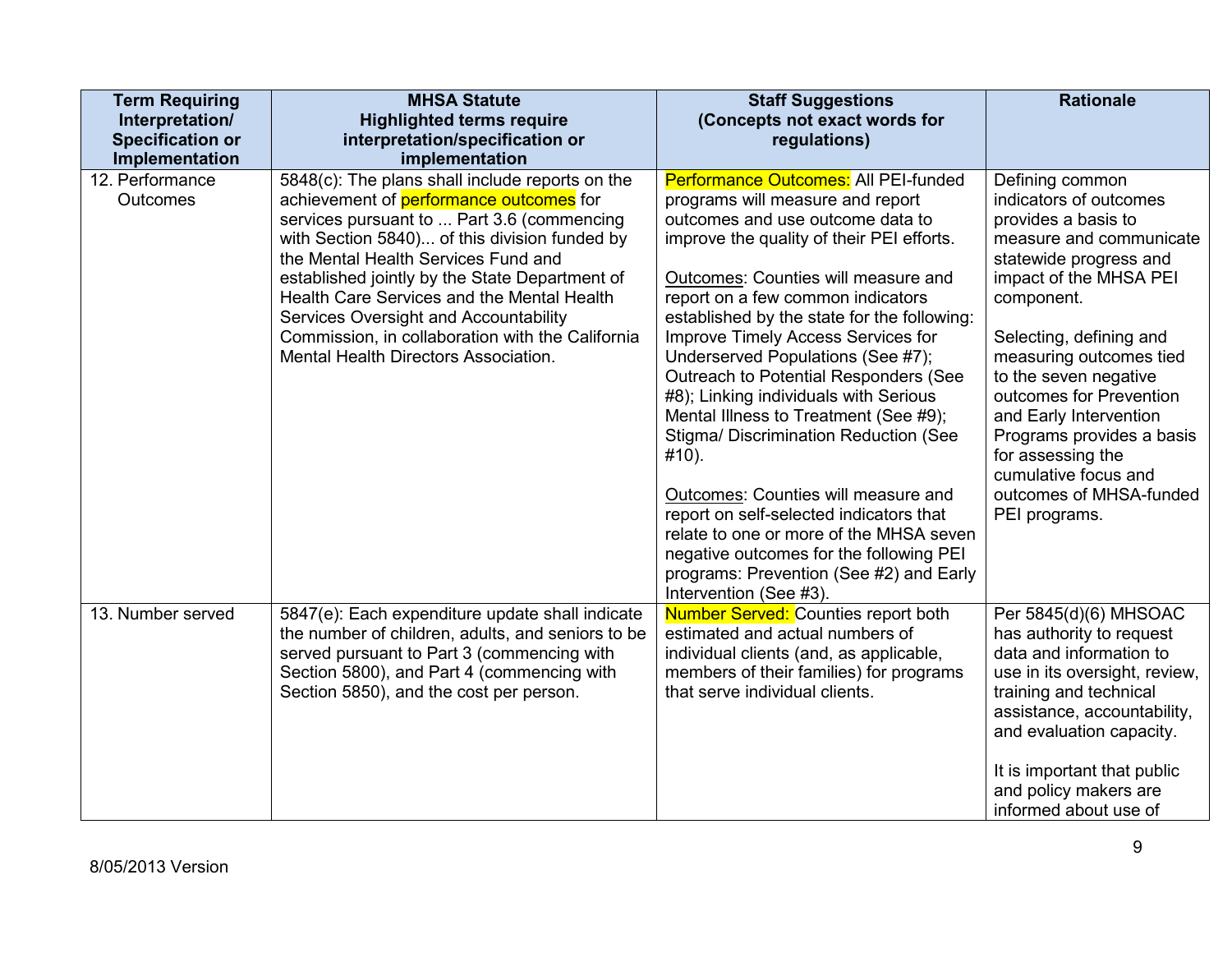| <b>Term Requiring</b>   | <b>MHSA Statute</b>                                                                                                                                                                                                                                                                                                                                                                                                                                                                                                                                                                                                                                                                                                                                                                                                                                                                                                                                                                                               | <b>Staff Suggestions</b>                                                                                                                                                                                                                                                                                                                                                                                                                                                                                                                                                                                                                                                                                                                                                                                                                                                                                                                               | <b>Rationale</b>                                                                                                                                                                                                                                                                                                                                                                                                                                                                                                                                                |
|-------------------------|-------------------------------------------------------------------------------------------------------------------------------------------------------------------------------------------------------------------------------------------------------------------------------------------------------------------------------------------------------------------------------------------------------------------------------------------------------------------------------------------------------------------------------------------------------------------------------------------------------------------------------------------------------------------------------------------------------------------------------------------------------------------------------------------------------------------------------------------------------------------------------------------------------------------------------------------------------------------------------------------------------------------|--------------------------------------------------------------------------------------------------------------------------------------------------------------------------------------------------------------------------------------------------------------------------------------------------------------------------------------------------------------------------------------------------------------------------------------------------------------------------------------------------------------------------------------------------------------------------------------------------------------------------------------------------------------------------------------------------------------------------------------------------------------------------------------------------------------------------------------------------------------------------------------------------------------------------------------------------------|-----------------------------------------------------------------------------------------------------------------------------------------------------------------------------------------------------------------------------------------------------------------------------------------------------------------------------------------------------------------------------------------------------------------------------------------------------------------------------------------------------------------------------------------------------------------|
| Interpretation/         | <b>Highlighted terms require</b>                                                                                                                                                                                                                                                                                                                                                                                                                                                                                                                                                                                                                                                                                                                                                                                                                                                                                                                                                                                  | (Concepts not exact words for                                                                                                                                                                                                                                                                                                                                                                                                                                                                                                                                                                                                                                                                                                                                                                                                                                                                                                                          |                                                                                                                                                                                                                                                                                                                                                                                                                                                                                                                                                                 |
| <b>Specification or</b> | interpretation/specification or                                                                                                                                                                                                                                                                                                                                                                                                                                                                                                                                                                                                                                                                                                                                                                                                                                                                                                                                                                                   | regulations)                                                                                                                                                                                                                                                                                                                                                                                                                                                                                                                                                                                                                                                                                                                                                                                                                                                                                                                                           |                                                                                                                                                                                                                                                                                                                                                                                                                                                                                                                                                                 |
| Implementation          | implementation                                                                                                                                                                                                                                                                                                                                                                                                                                                                                                                                                                                                                                                                                                                                                                                                                                                                                                                                                                                                    |                                                                                                                                                                                                                                                                                                                                                                                                                                                                                                                                                                                                                                                                                                                                                                                                                                                                                                                                                        |                                                                                                                                                                                                                                                                                                                                                                                                                                                                                                                                                                 |
|                         |                                                                                                                                                                                                                                                                                                                                                                                                                                                                                                                                                                                                                                                                                                                                                                                                                                                                                                                                                                                                                   |                                                                                                                                                                                                                                                                                                                                                                                                                                                                                                                                                                                                                                                                                                                                                                                                                                                                                                                                                        | MHSA funds.                                                                                                                                                                                                                                                                                                                                                                                                                                                                                                                                                     |
|                         |                                                                                                                                                                                                                                                                                                                                                                                                                                                                                                                                                                                                                                                                                                                                                                                                                                                                                                                                                                                                                   |                                                                                                                                                                                                                                                                                                                                                                                                                                                                                                                                                                                                                                                                                                                                                                                                                                                                                                                                                        | There was consensus from<br>counties and stakeholders<br>to include this reporting<br>requirement in the 3 year<br>Plan Instructions for PEI.                                                                                                                                                                                                                                                                                                                                                                                                                   |
| 14. Expenditure plan    | 5847(b): The three-year program and<br>expenditure plan shall be based on available<br>unspent funds and estimated revenue<br>allocations provided by the state and in<br>accordance with established stakeholder<br>engagement and planning requirements as<br>required in Section 5848. The three-year<br>program and expenditure plan and annual<br>updates shall include all of the following: $\overline{A}$<br>program for prevention and early intervention in<br>accordance with Part 3.6 (commencing with<br>Section 5840).<br>5847(e): Each county mental health program<br>shall prepare expenditure plans pursuant<br>toPart 3.6 (commencing with Section 5840) for<br>prevention and early intervention programs,<br>and updates to the plans developed pursuant to<br>this section. The expenditure update shall<br>include utilization of unspent funds allocated in<br>the previous year and the proposed expenditure<br>for the same purpose.<br>5892(a)(3): Twenty percent of funds distributed | Counties report: (1) estimated total<br>mental health expenditures for each PEI<br>program, and identify each applicable<br>program as either focusing on prevention<br>or early intervention (Outreach to<br>Potential Responders and Stigma and<br><b>Discrimination Reduction Programs</b><br>generally cannot be categorized as<br>either prevention or early intervention,<br>since they combine both elements); (2)<br>estimated PEI, Medi-Cal FFP, 1991<br>realignment, behavioral health<br>subaccount, and other funding used for<br>each PEI program, and identify each<br>applicable program as either focusing on<br>prevention or early intervention (see<br>previous note); (3) estimated PEI funding<br>for PEI administration; and (4) actual and<br>estimated PEI funds voluntarily assigned<br>by the county to CalMHSA or any other<br>organization in which counties are acting<br>jointly.<br>Counties report actual expenditures | Sufficient expenditure<br>information is necessary to<br>allow for informed local<br>approval and local and<br>MHSOAC oversight of use<br>of PEI funds.<br>Sufficient information<br>about actual expenditures<br>is necessary for local and<br>state oversight and<br>accountability and to report<br>to the public and decision-<br>makers about the use of<br>MHSA funds.<br>The reporting requirements<br>were included in the FY<br>2014-2015 through FY<br>2016-2017 MHSA Program<br>and Expenditure Plan<br>Instructions (3- year Plan<br>Instructions). |
|                         | to the counties pursuant to subdivision (c) of<br>Section 5891 shall be used for prevention and                                                                                                                                                                                                                                                                                                                                                                                                                                                                                                                                                                                                                                                                                                                                                                                                                                                                                                                   | (need to insert information from the<br><b>ARER and Annual Update and Three-</b>                                                                                                                                                                                                                                                                                                                                                                                                                                                                                                                                                                                                                                                                                                                                                                                                                                                                       | See attached fiscal forms<br>from 3-year Plan                                                                                                                                                                                                                                                                                                                                                                                                                                                                                                                   |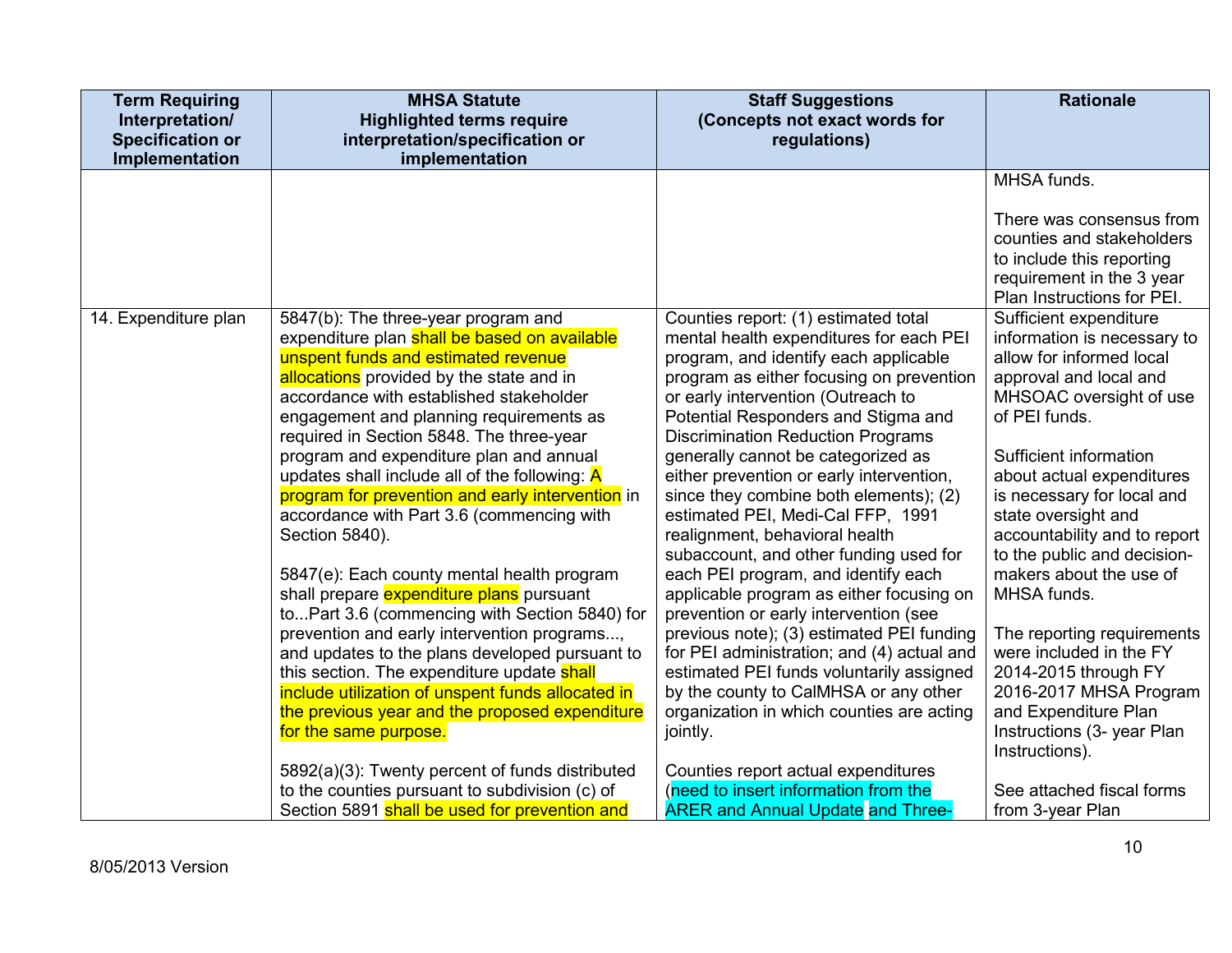| <b>Term Requiring</b><br>Interpretation/<br><b>Specification or</b><br>Implementation                         | <b>MHSA Statute</b><br><b>Highlighted terms require</b><br>interpretation/specification or<br>implementation                                                                                                                                                                                                                                   | <b>Staff Suggestions</b><br>(Concepts not exact words for<br>regulations)                                               | <b>Rationale</b>                                                                                   |
|---------------------------------------------------------------------------------------------------------------|------------------------------------------------------------------------------------------------------------------------------------------------------------------------------------------------------------------------------------------------------------------------------------------------------------------------------------------------|-------------------------------------------------------------------------------------------------------------------------|----------------------------------------------------------------------------------------------------|
|                                                                                                               | early intervention programs in accordance with<br>Part 3.6 (commencing with Section 5840) of this<br>division.                                                                                                                                                                                                                                 | <b>Year Plan Reports on Actual</b><br>Expenditures)                                                                     | <b>Instructions and Annual</b><br>Revenue and Expenditure<br>Report for Fiscal Year<br>(need year) |
| 15. Impact on need<br>and cost for<br>additional services<br>to individuals with<br>serious mental<br>illness | 5892(a)(4): The expenditure for prevention and<br>early intervention may be increased in any<br>county in which the department determines that<br>the increase will decrease the need and cost for<br>additional services to severely mentally ill<br>persons in that county by an amount at least<br>commensurate with the proposed increase. | Will need to determine if DHCS needs<br>additional information to support their<br>capacity to make this determination. |                                                                                                    |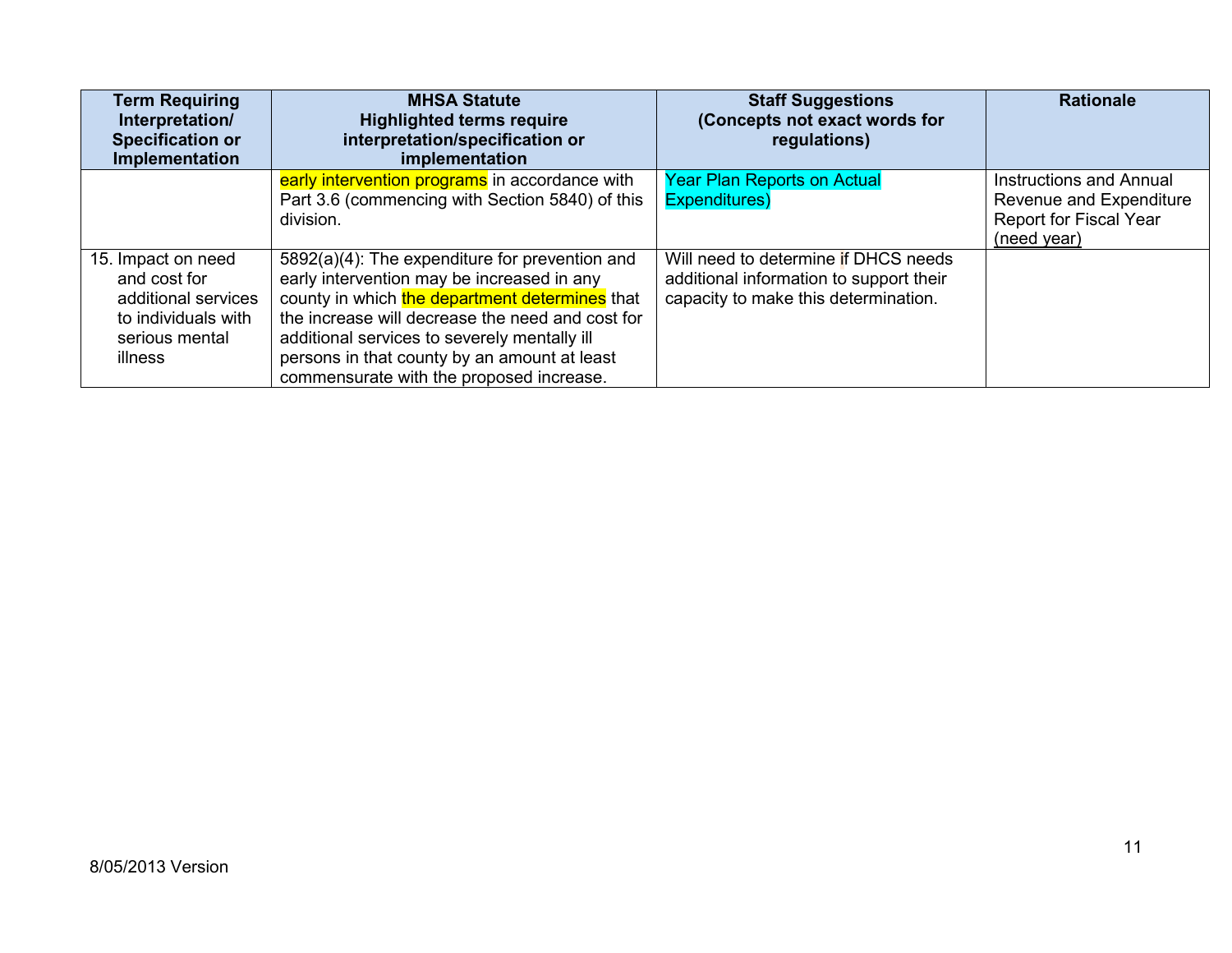## **Summary: Innovation Concept for Regulations Discussion**

This document is intended to serve as a framework for discussion of the proposed Innovation Regulations

## **Overall Purpose of MHSA Innovative Projects ((W&I Code §5830(a) (1-4); (b) (1-4); (c))**

The MHSA-specified purposes for Innovative Projects are the following, all of which relate to the prevention of and/or recovery from serious mental illness: (1) increase access to underserved groups, (2) increase the quality of services including measurable outcomes, (3) promote interagency and community collaboration; and/or (4) increase access to services.

### **Each County's Overall Innovation Program Must Include All of the Following**

MHSA Innovation funds are to be used for designing, piloting, and evaluating time-limited new or changed mental health practices, which have not yet demonstrated their effectiveness. The broader purpose is to infuse new effective mental health practices, consistent with the four MHSA purposes, into the overall public mental health system.

- 1. Design, pilot and evaluate a mental health practice that does one of the following: a) introduce new mental health practices or approaches, including but not limited to prevention and early intervention b) make a change to an existing mental health practice or approach, including, but not limited to, adaptation for a new setting or community, or c) introduce to the mental health system of a promising community-driven practice or an approach that has been successful in non-mental health contexts or settings (W&I Code §5830(b)(2)(A-C))
- 2. Decide whether/how to continue the Innovative Project, or successful element(s) of the project, without Innovation funding (W&I Code §5830(d))
- 3. Communicate results of evaluation and lessons learned and disseminate successful Innovative Projects to other counties (and beyond, if desired) (W&I Code §5830(d))

## **Innovation Evaluations (W&I Code §5830(d))**

Evaluation is at the core of MHSA Innovation, since all Innovative Projects are pilots to be tested. Statewide success of the Innovation component involves the extent to which successful Innovations are implemented by counties as ongoing practices and are replicated by other counties and beyond. Innovation evaluations must include the following, at a minimum:

- 1. Measure outcomes, including outcomes associated with the selected Primary Purpose
- 2. Assess the effectiveness of whatever is changed, compared to existing mental health practice
- 3. Use sound method to determine which elements of the Innovative Project contributed to successful outcomes
- 4. Use evaluation data to determine whether to adopt the Innovative Project, or successful elements, and to disseminate to other counties successful practices and lessons learned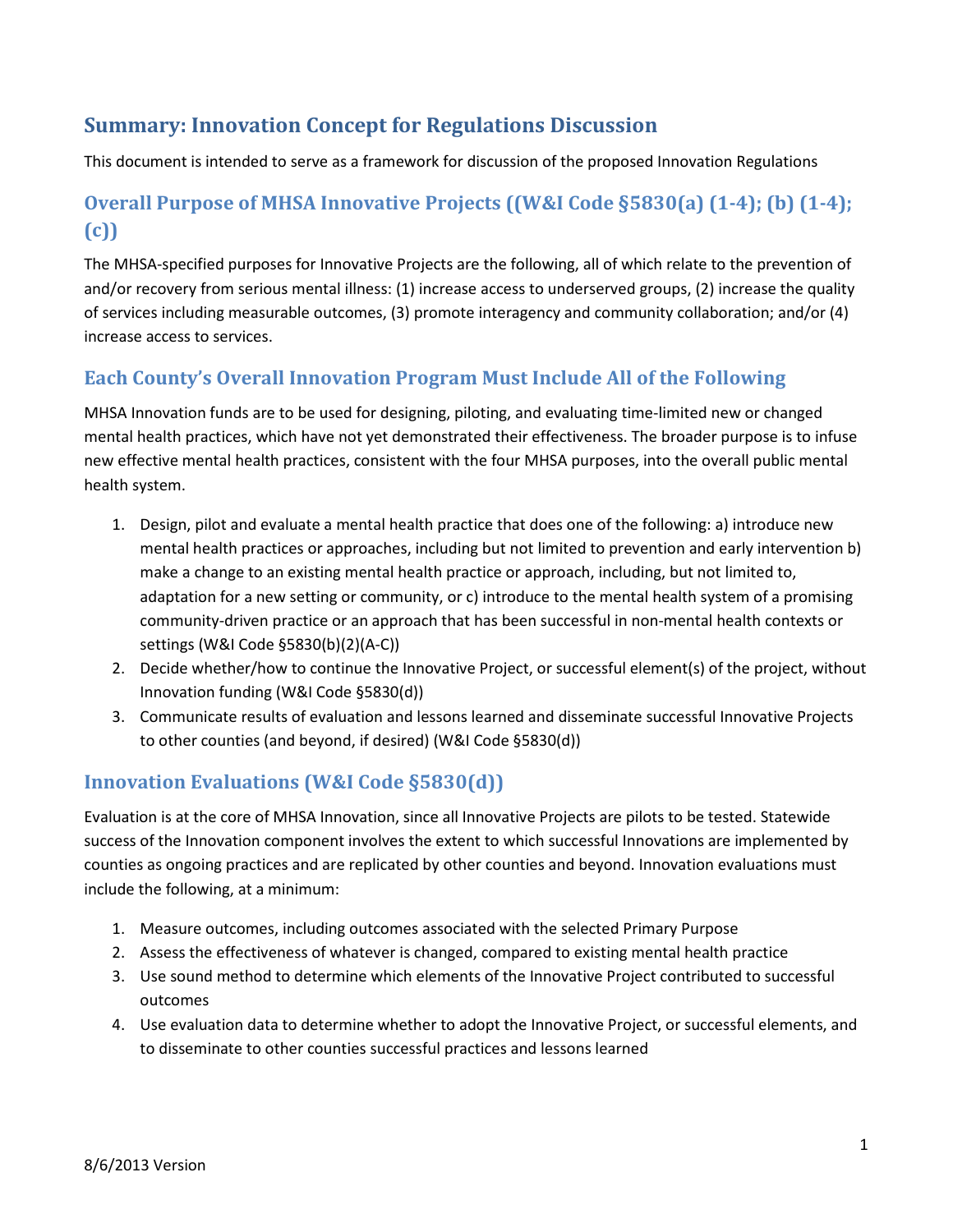## **Timeline (W&I Code §5830(d))**

- 1. The county designates a timeframe between one and five years from onset of Innovative Project based on the complexity of the evaluation.
- 2. The county develops a timeline with key milestones, focused on development and refinement, timelimited implementation, evaluation, decision-making, and communication
- 3. An Innovative Project is not funded beyond the approved end date unless the county submits and receives approval from the MHSOAC for a work plan extension.

## **Expenditure Plan (Budget) (W&I Code §5830(d))**

- 1. The expenditure plan must be consistent with the focus on evaluating time-limited pilot projects.
- 2. The expenditure plan includes the total and annual projected cost of the Innovative Project, including both available funds and, if applicable, planned use of estimated revenue from future Innovation allocations.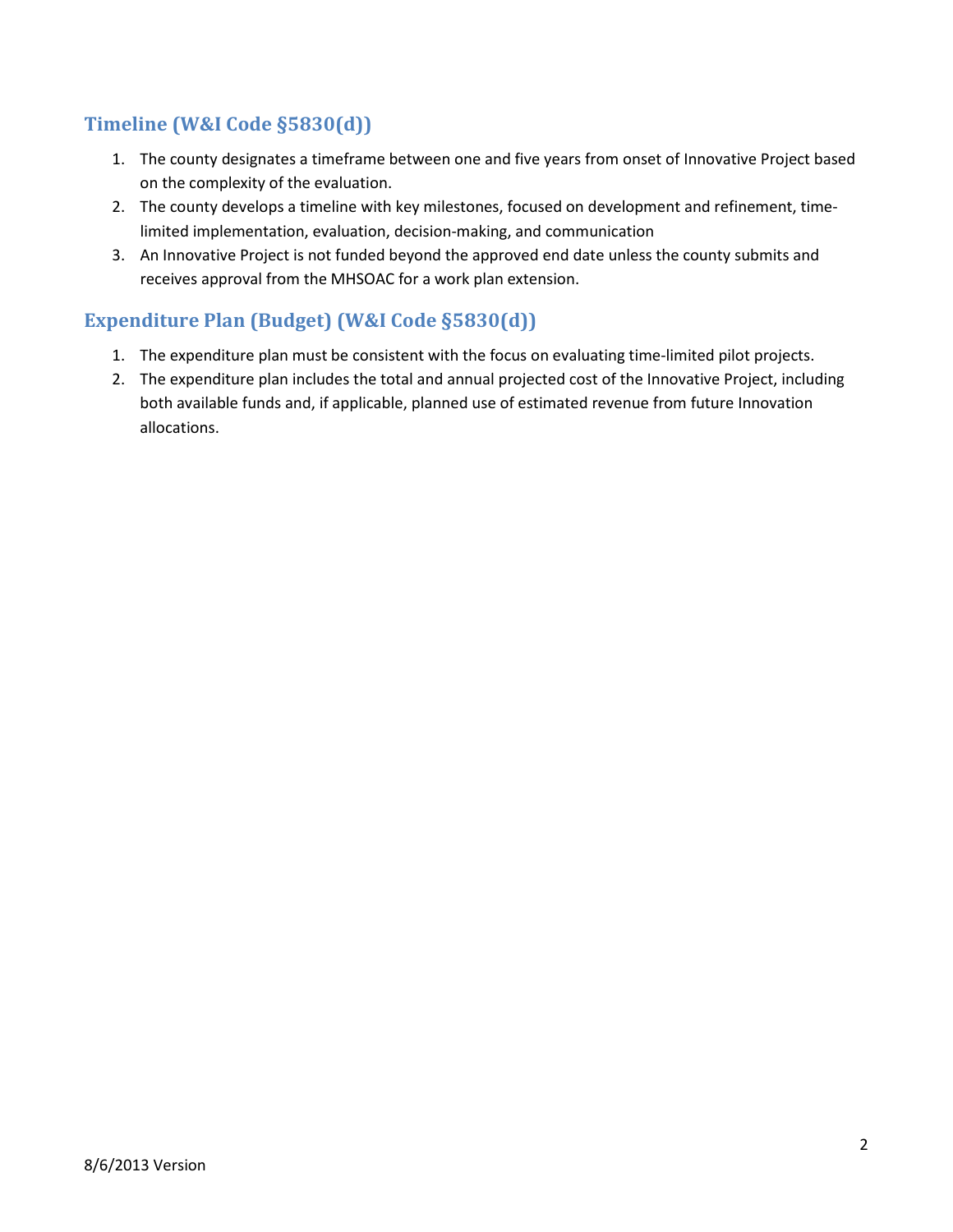# **Innovation Regulations: Proposed Matrix**

| <b>Term Requiring</b>   | <b>MHSA Statute</b>                             | <b>Staff Suggestions</b>                  | <b>Rationale</b>                   |
|-------------------------|-------------------------------------------------|-------------------------------------------|------------------------------------|
| Interpretation/         | <b>Highlighted terms require</b>                | (Concepts not exact words for             |                                    |
| <b>Specification or</b> | interpretation/specification or                 | regulations)                              |                                    |
| Implementation          | implementation                                  |                                           |                                    |
| Innovative              | 5830: County mental health programs             | <b>Innovative Programs:</b> The MHSA uses | Clarify MHSA's use of different    |
| Programs/               | shall develop plans for <i>innovative</i>       | interchangeably the terms "innovative"    | terms to convey the same           |
| Projects                | programs to be funded pursuant to               | projects," "innovative programs,"         | concept.                           |
|                         | paragraph (6) of subdivision (a) of             | "innovation programs," and "program       |                                    |
|                         | Section 5892.                                   | for innovations," all of which have the   | The term "Innovative Project"      |
|                         | (a) The innovative programs shall have          | same meaning, specified in $5830(a)$ and  | reinforces the time-limited and    |
|                         | the following purposes:                         | (b). MHSOAC Staff recommends using        | evaluation focus of MHSA           |
|                         | (1) To increase access to underserved           | the term "Innovative Project" for these   | Innovation funding, as distinct    |
|                         | groups. (2) To increase the quality of          | regulations.                              | from ongoing programs.             |
|                         | services, including better outcomes.            |                                           |                                    |
|                         | (3) To promote interagency                      |                                           |                                    |
|                         | collaboration. (4) To increase access to        |                                           |                                    |
|                         | services.                                       |                                           |                                    |
|                         | 5830(b)(1): All <b>projects</b> included in the |                                           |                                    |
|                         | innovative program portion of the county        |                                           |                                    |
|                         | plan shall meet the following                   |                                           |                                    |
|                         | requirements: Address one of the                |                                           |                                    |
|                         | following purposes as its primary               |                                           |                                    |
|                         | purpose: $(1)$ increase access to               |                                           |                                    |
|                         | underserved groups, $(2)$ increase the          |                                           |                                    |
|                         | quality of services including measurable        |                                           |                                    |
|                         | outcomes, (3) promote interagency and           |                                           |                                    |
|                         | community collaboration (4) increase            |                                           |                                    |
|                         | access to services.                             |                                           |                                    |
| Primary<br>2.           | $5830(b)(1)$ : All projects included in the     | Primary purpose refers to one of the four | Maintain consistency with          |
| Purpose                 | innovative program portion of the county        | purposes for which the county chooses to  | evaluation focus of the Innovation |
|                         | plan shall meet the following                   | develop and pilot a new or changed        | component: In designating one      |
|                         | requirements: Address one of the                | approach, which the county will measure   | primary purpose, the county        |
|                         | following purposes as its <b>primary</b>        | through its evaluation.                   | simplifies and focuses its         |
|                         | $purpose: (1) increase access to$               |                                           | evaluation of the Innovative       |
|                         | underserved groups, $(2)$ increase the          | The evaluation includes measurement of    | Project and ensures measurement    |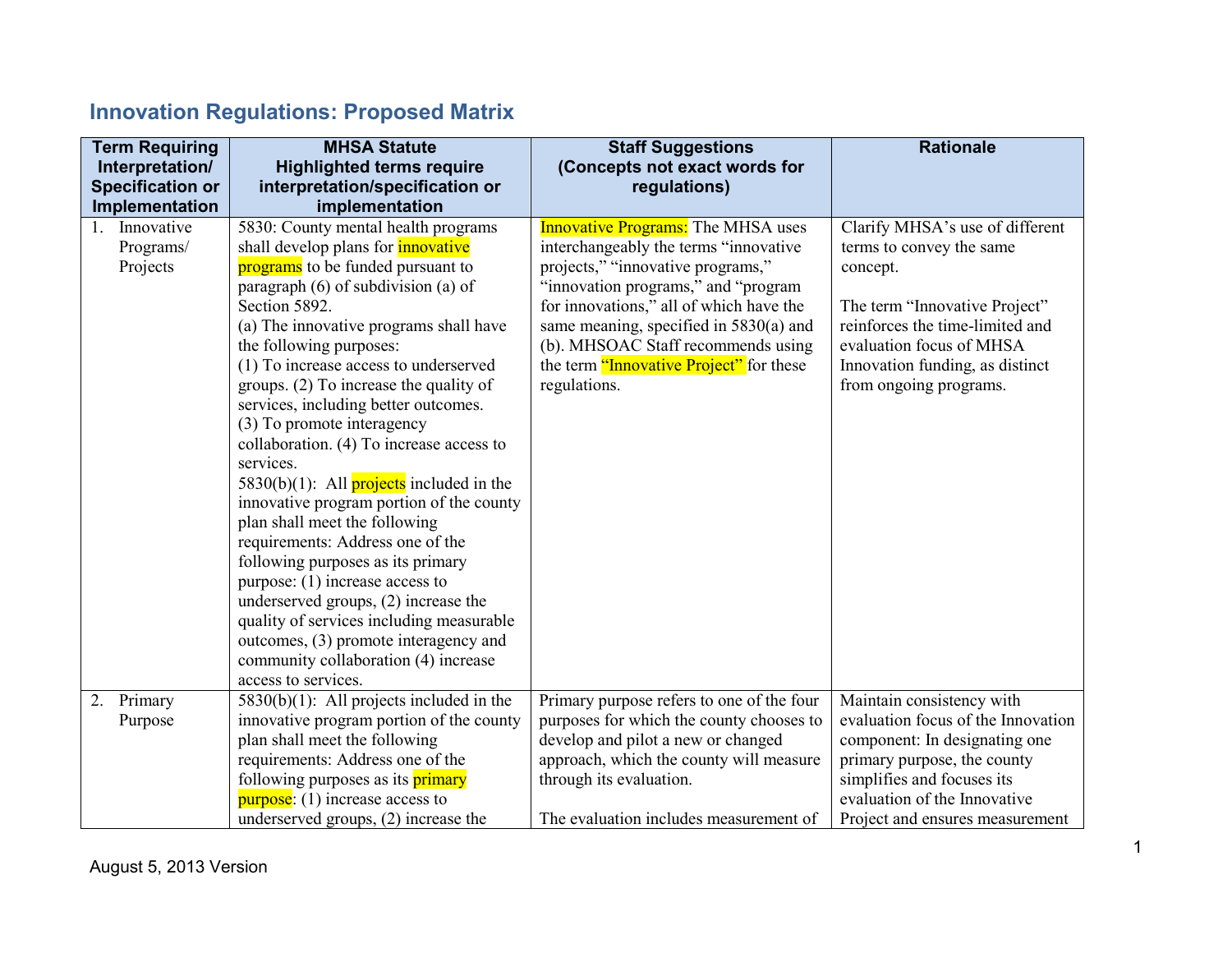| <b>Term Requiring</b><br>Interpretation/<br><b>Specification or</b><br>Implementation | <b>MHSA Statute</b><br><b>Highlighted terms require</b><br>interpretation/specification or<br>implementation                                                                                                                                                                                                                                                                                                                          | <b>Staff Suggestions</b><br>(Concepts not exact words for<br>regulations)                                                                                                                                                                                                                                                                                                                                                                                                                                                                                                                                                                              | <b>Rationale</b>                                                                                                                                                                                                                                             |
|---------------------------------------------------------------------------------------|---------------------------------------------------------------------------------------------------------------------------------------------------------------------------------------------------------------------------------------------------------------------------------------------------------------------------------------------------------------------------------------------------------------------------------------|--------------------------------------------------------------------------------------------------------------------------------------------------------------------------------------------------------------------------------------------------------------------------------------------------------------------------------------------------------------------------------------------------------------------------------------------------------------------------------------------------------------------------------------------------------------------------------------------------------------------------------------------------------|--------------------------------------------------------------------------------------------------------------------------------------------------------------------------------------------------------------------------------------------------------------|
|                                                                                       | quality of services including measurable<br>outcomes, (3) promote interagency and<br>community collaboration (4) increase<br>access to services.                                                                                                                                                                                                                                                                                      | the effectiveness of the new or changed<br>approach for the chosen primary<br>purpose.                                                                                                                                                                                                                                                                                                                                                                                                                                                                                                                                                                 | of relevant outcomes related to<br>whatever is new or changed.                                                                                                                                                                                               |
| Underserved<br>3 <sub>1</sub><br>Groups                                               | $5830(b)(1)$ : All projects included in the<br>innovative program portion of the county<br>plan shall meet the following<br>requirements: Address one of the<br>following purposes as its primary<br>purpose: $(1)$ increase access to<br>underserved groups, $(2)$ increase the<br>quality of services including measurable<br>outcomes, (3) promote interagency and<br>community collaboration (4) increase<br>access to services.  | <b>Underserved Groups:</b> Already defined in<br>9 CCR 3200.300                                                                                                                                                                                                                                                                                                                                                                                                                                                                                                                                                                                        | Maintain consistency with<br>regulations: 9 CCR 3200.300                                                                                                                                                                                                     |
| Measurable<br>$\overline{4}$ .<br>outcomes                                            | $5830(b)(1)$ : All projects included in the<br>innovative program portion of the county<br>plan shall meet the following<br>requirements: (1) Address one of the<br>following purposes as its primary<br>purpose: (A) Increase access to<br>underserved groups. (B) Increase the<br>quality of services including measurable<br>outcomes. (C) Promote interagency and<br>community collaboration. (D) Increase<br>access to services. | <b>Measurable outcomes</b> : direct or indirect<br>mental health or related functional<br>outcomes, either individual/family or<br>program/system, related to risk or<br>manifestation of serious mental illness.<br>Counties measure the achievement of<br>outcomes using specified indicators. At<br>least one outcome must link to the<br>selected primary purpose. The design<br>must allow the county to assess the<br>impact of whatever element(s) of the<br>Innovative Project were new/changed,<br>compared to established practices in the<br>field of mental health.<br>Counties use research methods to<br>determine which elements of the | Maintain consistency with<br>MHSA Purpose and Intent by<br>ensuring that all MHSA-funded<br><b>Innovative Projects support</b><br>mental health practices and<br>outcomes.<br>Maintain consistency with<br>evaluation focus of MHSA<br>Innovation component. |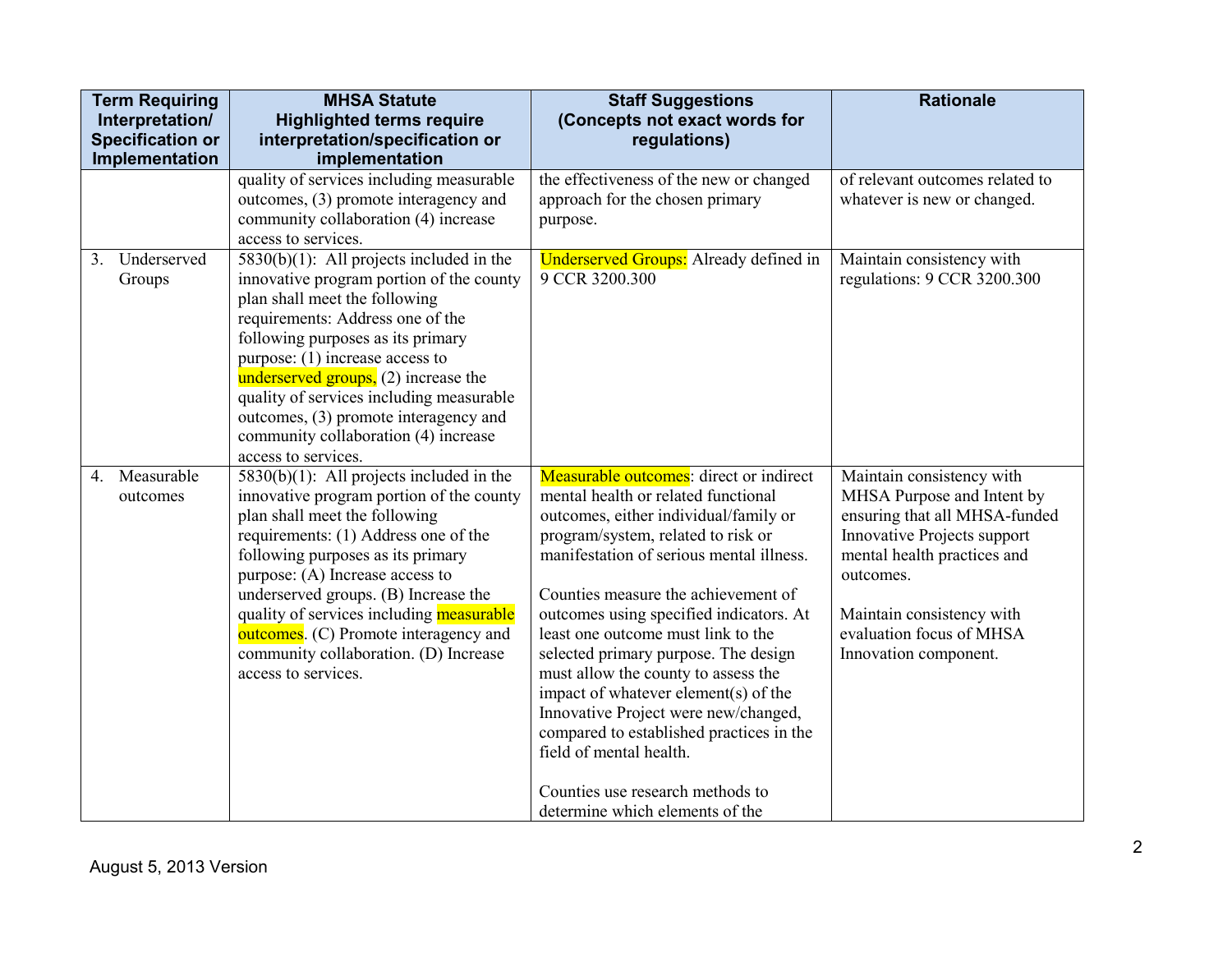|    | <b>Term Requiring</b><br>Interpretation/                                                  | <b>MHSA Statute</b><br><b>Highlighted terms require</b>                                                                                                                                                                                                                                                                                                                                                                                                                                                                                                                                                                                                                                                                     | <b>Staff Suggestions</b><br>(Concepts not exact words for                                                                                                                                                                                                                                                                                                                                                                                                                                                                  | <b>Rationale</b>                                                                                                                                                                                                                                                                                                                                                                                                                   |
|----|-------------------------------------------------------------------------------------------|-----------------------------------------------------------------------------------------------------------------------------------------------------------------------------------------------------------------------------------------------------------------------------------------------------------------------------------------------------------------------------------------------------------------------------------------------------------------------------------------------------------------------------------------------------------------------------------------------------------------------------------------------------------------------------------------------------------------------------|----------------------------------------------------------------------------------------------------------------------------------------------------------------------------------------------------------------------------------------------------------------------------------------------------------------------------------------------------------------------------------------------------------------------------------------------------------------------------------------------------------------------------|------------------------------------------------------------------------------------------------------------------------------------------------------------------------------------------------------------------------------------------------------------------------------------------------------------------------------------------------------------------------------------------------------------------------------------|
|    | <b>Specification or</b><br>Implementation                                                 | interpretation/specification or<br>implementation                                                                                                                                                                                                                                                                                                                                                                                                                                                                                                                                                                                                                                                                           | regulations)                                                                                                                                                                                                                                                                                                                                                                                                                                                                                                               |                                                                                                                                                                                                                                                                                                                                                                                                                                    |
|    |                                                                                           |                                                                                                                                                                                                                                                                                                                                                                                                                                                                                                                                                                                                                                                                                                                             | Innovative Project contributed to<br>successful outcomes in order to support<br>data-driven decisions about<br>incorporating new or revised mental<br>health practices into their existing<br>systems and services and disseminating<br>successful practices.                                                                                                                                                                                                                                                              |                                                                                                                                                                                                                                                                                                                                                                                                                                    |
| 5. | New Mental<br>Health<br>Practice<br>Change to an<br>Existing<br>Mental Health<br>Practice | $5830(b)(2)$ : All projects included in the<br>innovative program portion of the county<br>plan shall meet the following<br>requirements:  (2) Support innovative<br>approaches by doing one of the<br>following: (A) Introducing new mental<br>health practices or approaches, including<br>but not limited to prevention and early<br>intervention. (B) Making a change to an<br>existing mental health practice or<br>approach, including, but not limited to,<br>adaptation for a new setting or<br>community. (C) Introducing a new<br>application to the mental health system<br>of a promising community-driven<br>practice or an approach that has been<br>successful in non-mental health contexts<br>or settings. | New mental health practices or<br>approaches: new to the overall mental<br>health system.<br>Change to an existing mental health<br>practice or approach: changed practice<br>compared to practices in the overall<br>mental health system, which have<br>already been demonstrated to be<br>effective. "Change" can include<br>application to a different population or a<br>modification to some element of the<br>practice that the county regards as<br>necessary to address its specific mental<br>health challenges. | Maintain consistency with overall<br>purpose of the MHSA and<br>supports overall purpose of<br>Innovation component to<br>introduce new effective practices<br>into the California public mental<br>health system.<br>Differentiate Innovation<br>component, in which the county<br>"innovates", from CSS and PEI<br>components, in which the county<br>funds and implements practices<br>already demonstrated to be<br>effective. |
| 6. | Persistent<br>Seemingly<br>Intractable<br>Mental Health<br>Challenges                     | $5830(c)$ : An innovative project may<br>affect virtually any aspect of mental<br>health practices or assesses a new or<br>changed application of a promising<br>approach to solving persistent, seemingly<br>intractable mental health challenges,<br>including, but not limited to, any of the<br>following: (1) Administrative,                                                                                                                                                                                                                                                                                                                                                                                          | Persistent, seemingly intractable mental<br>health challenges: A priority issue<br>related to serious mental illness or to an<br>aspect of the mental health service<br>system for which the county chooses to<br>design and test an Innovative Project,<br>selected as the result of a community<br>program planning process involving                                                                                                                                                                                    | This definition supports county<br>flexibility through the community<br>program planning process to<br>define and prioritize mental<br>health challenges that are<br>amenable to developing and<br>evaluating an Innovative Project                                                                                                                                                                                                |

J,

**I**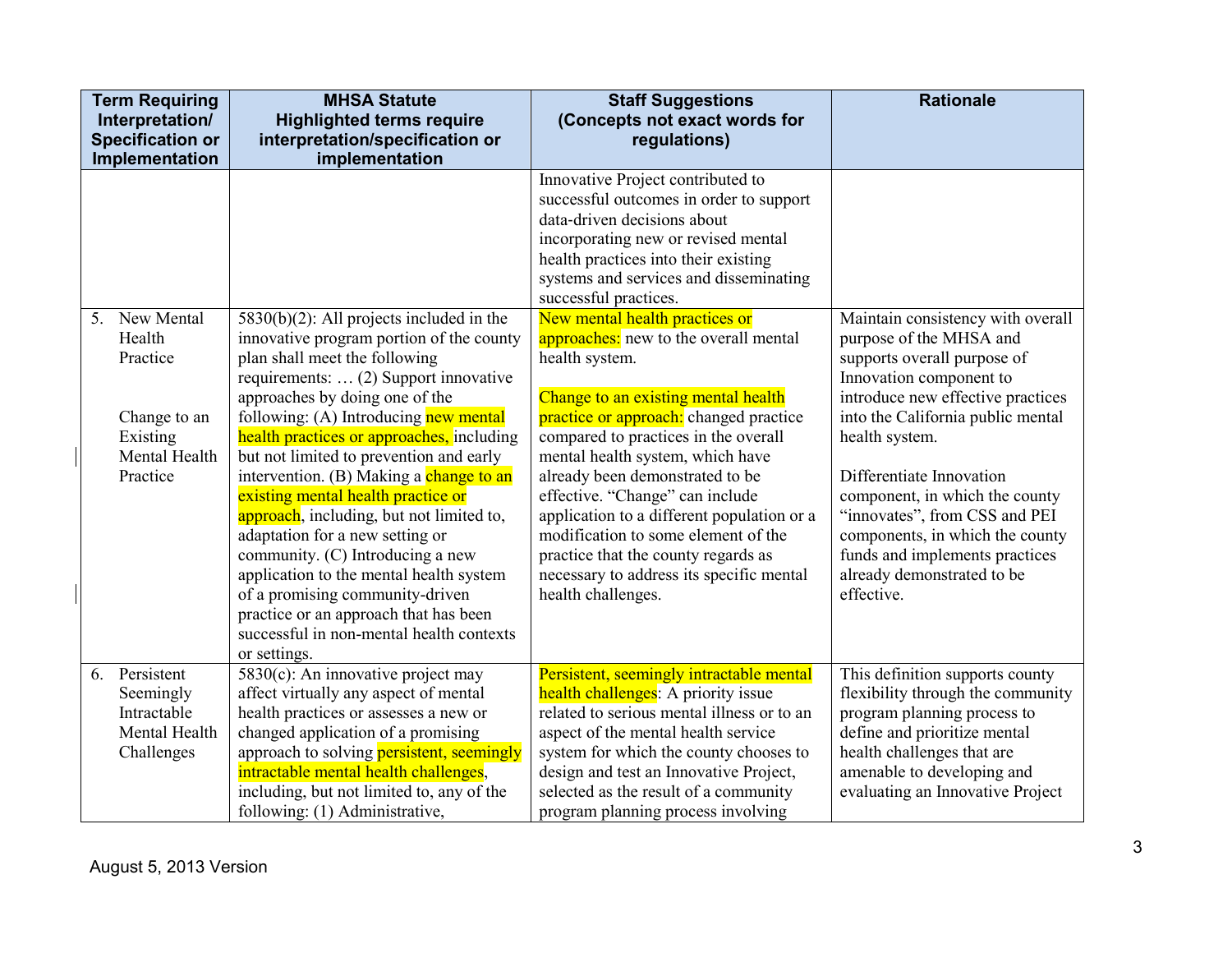| <b>Term Requiring</b><br>Interpretation/<br><b>Specification or</b><br>Implementation | <b>MHSA Statute</b><br><b>Highlighted terms require</b><br>interpretation/specification or<br>implementation                                                                                                                                                                                                                                                                                                                                         | <b>Staff Suggestions</b><br>(Concepts not exact words for<br>regulations)                                                                                                                                                                                                                                                                                                                                                                                                                                                                                                                                                                                                                                                                                                                                                                                                                  | <b>Rationale</b>                                                                                                                                                                                                                                                                                                                                                                                                                                                                                                                                                                                                                |
|---------------------------------------------------------------------------------------|------------------------------------------------------------------------------------------------------------------------------------------------------------------------------------------------------------------------------------------------------------------------------------------------------------------------------------------------------------------------------------------------------------------------------------------------------|--------------------------------------------------------------------------------------------------------------------------------------------------------------------------------------------------------------------------------------------------------------------------------------------------------------------------------------------------------------------------------------------------------------------------------------------------------------------------------------------------------------------------------------------------------------------------------------------------------------------------------------------------------------------------------------------------------------------------------------------------------------------------------------------------------------------------------------------------------------------------------------------|---------------------------------------------------------------------------------------------------------------------------------------------------------------------------------------------------------------------------------------------------------------------------------------------------------------------------------------------------------------------------------------------------------------------------------------------------------------------------------------------------------------------------------------------------------------------------------------------------------------------------------|
|                                                                                       | governance, and organizational practices,<br>processes, or procedures. (2) Advocacy.<br>(3) Education and training for service<br>providers, including nontraditional<br>mental health practitioners. (4) Outreach,<br>capacity building, and community<br>development. (5) System development.<br>$(6)$ Public education efforts. $(7)$<br>Research. (8) Services and interventions,<br>including prevention, early intervention,<br>and treatment. | meaningful partnership with<br>stakeholders. The issue addressed must<br>be consistent with one of the four<br>MHSA-specified primary purposes for<br>Innovative Projects.                                                                                                                                                                                                                                                                                                                                                                                                                                                                                                                                                                                                                                                                                                                 | This approach also ensures that<br>all MHSA-funded Innovative<br>Projects focus on mental health<br>practice and outcomes.                                                                                                                                                                                                                                                                                                                                                                                                                                                                                                      |
| Proven to Be<br>7.<br>Successful                                                      | 5830(d): If an innovative project has<br>proven to be successful and a county<br>chooses to continue it, the project work<br>plan shall transition to another category<br>of funding as appropriate.                                                                                                                                                                                                                                                 | <b>Proven successful:</b> Each Innovative<br>Project has a start and an end date that is<br>not less than one year and not more than<br>five years from onset. The county<br>designates the timeframe based on the<br>complexity of the evaluation. An<br>Innovative Project is not funded beyond<br>the approved end date unless the county<br>submits and receives approval from the<br>MHSOAC for a work plan extension.<br>The county develops and communicates<br>a timeline that includes key milestones<br>for (a) development, assessment,<br>refinement, and final evaluation of the<br>Innovative Project, (b) decision-making<br>about whether/how to continue a<br>successful Innovative Projects or<br>elements of a project, with other funding<br>if needed, and (c) for communication of<br>the results and lessons learned to others,<br>with a focus on dissemination of | This definition reflects MHSA<br>mandate for time-limited<br>Innovative Projects while<br>supporting county flexibility to<br>determine the time it will take to<br>develop, refine, evaluate, make<br>decisions about, and<br>communicate regarding each<br>Innovative Project, depending on<br>its complexity.<br>This provides counties with a<br>method to extend the timeline if<br>the original timeline proves<br>inadequate to complete the<br>evaluation.<br>The timeline requirement<br>specifies information and level of<br>detail needed to document the<br>county's intentions for<br>development and refinement, |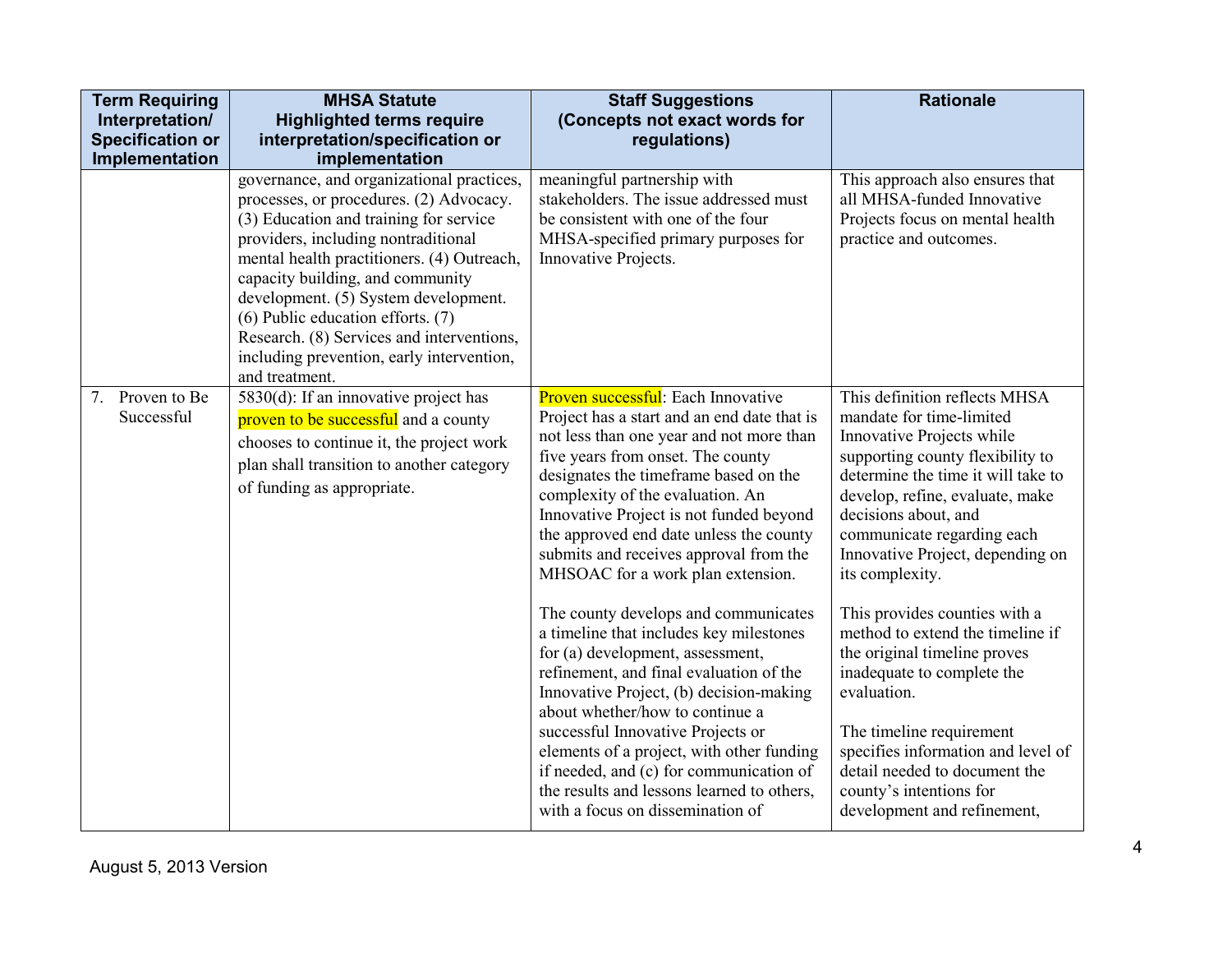| <b>Term Requiring</b><br>Interpretation/<br><b>Specification or</b><br>Implementation | <b>MHSA Statute</b><br><b>Highlighted terms require</b><br>interpretation/specification or<br>implementation                                                                                         | <b>Staff Suggestions</b><br>(Concepts not exact words for<br>regulations)                                                                                                                                                                                                                                                                                                                                                                                                                                                   | <b>Rationale</b>                                                                                                                                                                                                                                                                                                                                                                                                                                                                                                          |
|---------------------------------------------------------------------------------------|------------------------------------------------------------------------------------------------------------------------------------------------------------------------------------------------------|-----------------------------------------------------------------------------------------------------------------------------------------------------------------------------------------------------------------------------------------------------------------------------------------------------------------------------------------------------------------------------------------------------------------------------------------------------------------------------------------------------------------------------|---------------------------------------------------------------------------------------------------------------------------------------------------------------------------------------------------------------------------------------------------------------------------------------------------------------------------------------------------------------------------------------------------------------------------------------------------------------------------------------------------------------------------|
|                                                                                       |                                                                                                                                                                                                      | successful Innovative Projects and<br>approaches.<br>The county designs a method for<br>analyzing the effectiveness of the<br>Innovative Project. The Evaluation will<br>assess both the intended outcomes and<br>the elements that contributed to the<br>outcomes.<br>For Innovative Projects that test an<br>adapted mental health practice, the<br>analysis addresses the element(s) of the<br>mental health practice that is adapted.<br>The county collects necessary data to<br>complete the analysis.                | evaluation, decision-making, and<br>dissemination of the Innovative<br>Project.<br>The requirement reflects the<br>MHSA mandate for continuation<br>of Innovative Projects (with other<br>funds, as applicable) only if they<br>are "proven to be successful."<br>A sound evaluation that assesses<br>both outcomes and the new or<br>changed elements that contributed<br>to successful outcomes is<br>necessary to support county<br>decision making and<br>dissemination of successful<br>practices to other counties. |
| 8.<br>Transition to<br>Another<br>Category of<br>Funding As<br>Appropriate            | 5830(d): If an innovative project has<br>proven to be successful and a county<br>chooses to continue it, the project work<br>plan shall transition to another category<br>of funding as appropriate. | The county, with meaningful<br>involvement of stakeholders, will<br>develop a plan to decide, whether and<br>how successful Innovative Projects and<br>elements of Innovative Projects will be<br>continued with other funding sources<br>and/or otherwise incorporated into the<br>local mental health delivery system.<br>The county, in partnership with<br>stakeholders, may terminate an<br>Innovative Program prior to the planned<br>end date. In issues of risk or legal<br>liability, the county may terminate the | This definition reflects $5848(a)$<br>MHSA requirement that county<br>have meaningful stakeholder<br>involvement on mental health<br>policy, program planning, and<br>implementation, monitoring,<br>quality improvement, evaluation,<br>and budget allocations.<br>Provide flexibility for a county to<br>terminate an Innovative Project<br>immediately in response to issues<br>of risk or legal liability.                                                                                                            |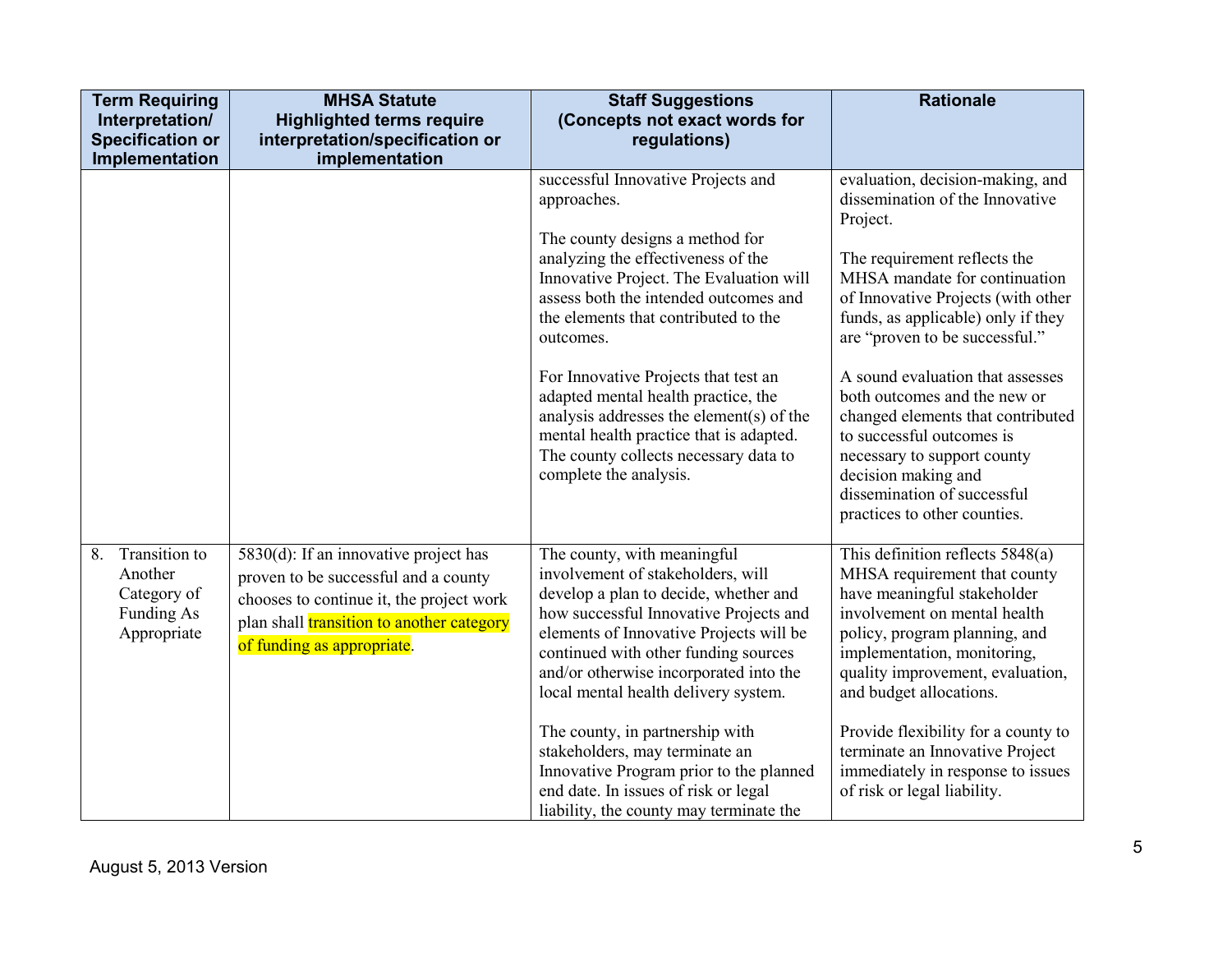| <b>Term Requiring</b>   | <b>MHSA Statute</b>                                                          | <b>Staff Suggestions</b>                                                    | <b>Rationale</b>                                                 |
|-------------------------|------------------------------------------------------------------------------|-----------------------------------------------------------------------------|------------------------------------------------------------------|
| Interpretation/         | <b>Highlighted terms require</b>                                             | (Concepts not exact words for                                               |                                                                  |
| <b>Specification or</b> | interpretation/specification or                                              | regulations)                                                                |                                                                  |
| Implementation          | implementation                                                               |                                                                             |                                                                  |
|                         |                                                                              | Innovative Program prior to the planned                                     |                                                                  |
|                         |                                                                              | end date without consultation, by                                           |                                                                  |
|                         |                                                                              | informing stakeholders of the decision                                      |                                                                  |
|                         |                                                                              | and rationale. In either instance, the                                      |                                                                  |
|                         |                                                                              | county will notify the MHSOAC.                                              |                                                                  |
| 9. Expenditure          | 5847(b) The three-year program and                                           | The budget (expenditure plan) must be                                       | The MHSOAC needs information                                     |
| plan                    | expenditure plan shall be based on                                           | consistent with the time-limited focus of                                   | about the total projected                                        |
|                         | available unspent funds and estimated                                        | the Innovation portion of a county plan                                     | expenditures, and associated logic                               |
|                         | revenue allocations provided by the state                                    | or annual update. Funds should include                                      | or rationale, for the entire life of                             |
|                         | and in accordance with established                                           | development and refinement, piloting,                                       | the Innovative Project.                                          |
|                         | stakeholder engagement and planning                                          | evaluation (ongoing and final), decision-                                   |                                                                  |
|                         | requirements as required in Section                                          | making, and dissemination of the                                            | Planned and actual expenditures                                  |
|                         | 5848(4)A program for innovations in                                          | Innovative Project.                                                         | for Innovative Projects must<br>reflect the focus on evaluation. |
|                         | accordance with Part 3.2 (commencing                                         |                                                                             |                                                                  |
|                         | with Section 5830).                                                          | The county submits an expenditure plan<br>(budget) for the total and annual |                                                                  |
|                         |                                                                              | projected cost of the Innovative Program,                                   | As the only MHSA component<br>that provides for time-limited     |
|                         | 5847(e) Each county mental health<br>program shall prepare expenditure plans | including both available funds and, if                                      | projects with ongoing funding, it                                |
|                         | pursuant to  Part 3.2 (commencing                                            | applicable, planned use of estimated                                        | is essential that counties have the                              |
|                         | with Section 5830) for innovative                                            | revenue from future Innovation                                              | flexibility to plan Innovative                                   |
|                         | programsThe expenditure update shall                                         | allocations. Counties will report both                                      | Projects based not only on                                       |
|                         | include utilization of unspent funds                                         | estimated and actual expenditures. See                                      | available unspent funds but also                                 |
|                         | allocated in the previous year and the                                       | below.                                                                      | on estimated revenue allocations                                 |
|                         | proposed expenditure for the same                                            |                                                                             | for future years.                                                |
|                         | purpose.                                                                     | Estimates: Counties report: (1) estimated                                   |                                                                  |
|                         |                                                                              | total mental health expenditures for each                                   | The estimated reporting                                          |
|                         | $5892(a)(6)$ : Five percent of the total                                     | Innovation Project; (2) estimated INN,                                      | requirements were included in the                                |
|                         | funding for each county mental health                                        | Medi-Cal FFP, 1991 realignment,                                             | FY 2014-2015 through FY 2016-                                    |
|                         | program for Part 3 (commencing with                                          | behavioral health subaccount, and other                                     | 2017 MHSA Program and                                            |
|                         | Section 5800), Part 3.6 (commencing                                          | funding used for each Innovation                                            | <b>Expenditure Plan Instructions</b>                             |
|                         | with Section 5840), and Part 4                                               | Projection; (3) estimated INN funding                                       | (3-year Plan Instructions)                                       |
|                         | (commencing with Section 5850) of this                                       | for INN administration.                                                     |                                                                  |
|                         | division, shall be utilized for innovative                                   | Counties report actual funding spent:                                       |                                                                  |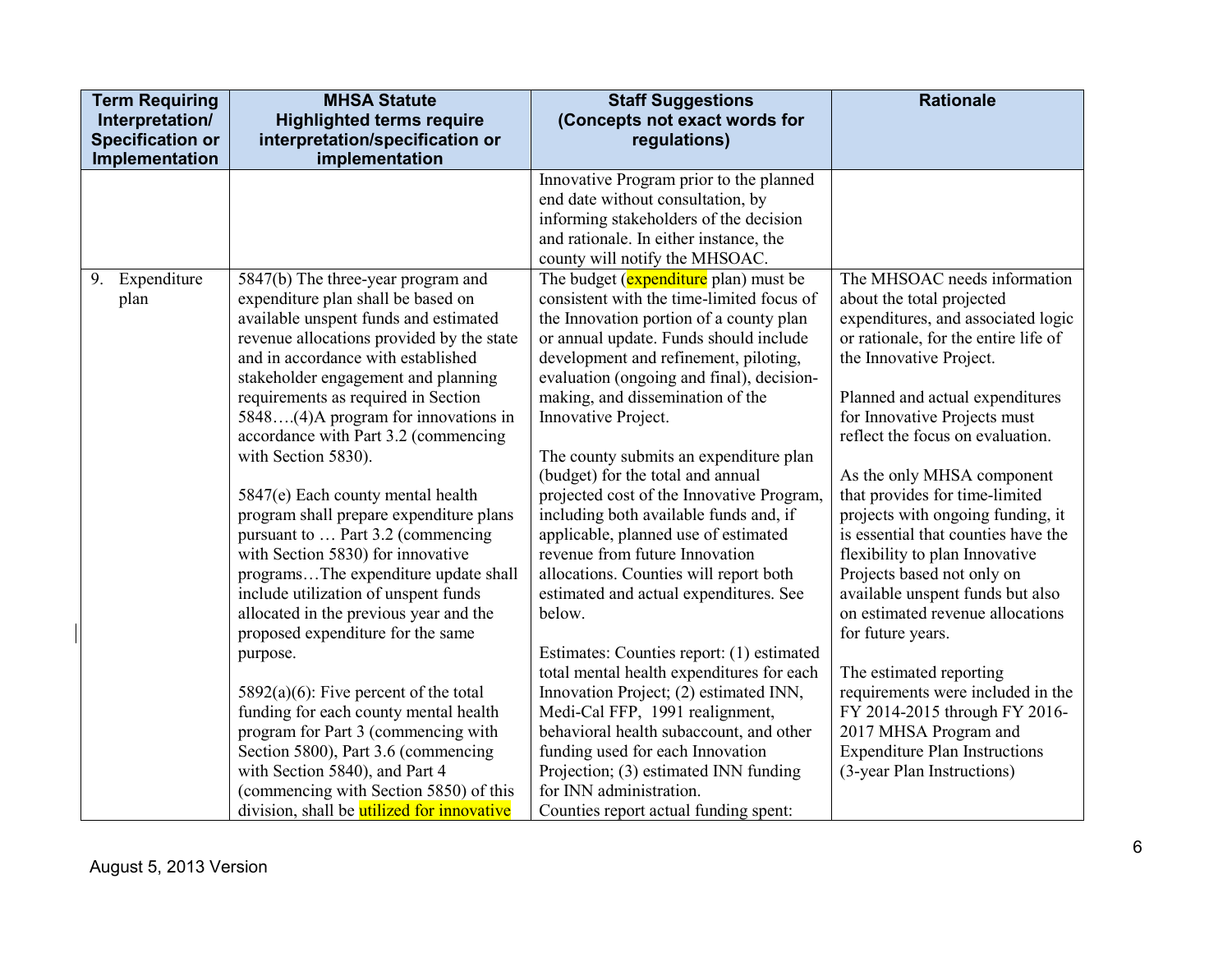| <b>Term Requiring</b><br>Interpretation/  | <b>MHSA Statute</b><br><b>Highlighted terms require</b>                                                                                                                                        | <b>Staff Suggestions</b><br>(Concepts not exact words for                                                                                                                                                                                                                                                                                                                                                                                                                                           | <b>Rationale</b>                                                                                                                                                                                                                                                                                                                   |
|-------------------------------------------|------------------------------------------------------------------------------------------------------------------------------------------------------------------------------------------------|-----------------------------------------------------------------------------------------------------------------------------------------------------------------------------------------------------------------------------------------------------------------------------------------------------------------------------------------------------------------------------------------------------------------------------------------------------------------------------------------------------|------------------------------------------------------------------------------------------------------------------------------------------------------------------------------------------------------------------------------------------------------------------------------------------------------------------------------------|
| <b>Specification or</b><br>Implementation | interpretation/specification or<br>implementation                                                                                                                                              | regulations)                                                                                                                                                                                                                                                                                                                                                                                                                                                                                        |                                                                                                                                                                                                                                                                                                                                    |
|                                           | programs in accordance with Sections<br>5830, 5847, and 5848.                                                                                                                                  | (insert information from the ARER)<br>The submitted budget for INN must<br>show the 5% funding from PEI and 5%<br>funding from CSS.                                                                                                                                                                                                                                                                                                                                                                 |                                                                                                                                                                                                                                                                                                                                    |
| 10. Expend Funds                          | 5830(e): County mental health programs<br>shall expend funds for their innovation<br>programs upon approval by the Mental<br>Health Services Oversight and<br><b>Accountability Commission</b> | Counties must obtain MHSOAC<br>approval of their Innovation Projects<br>before expanding funds for those<br>programs.<br>Counties may submit a plan and budget<br>for a new Innovative Project as part of<br>the three-year program and expenditure<br>plan or as part of an annual update.<br>Counties may also submit plans and<br>budgets as updates, separate from three-<br>year program and expenditure plans or<br>annual updates.                                                           | Because Innovative Projects will<br>have varying timelines, counties<br>need flexibility about when they<br>can submit their plans and<br>budgets.                                                                                                                                                                                 |
| 11. Oversee                               | The Mental Health Services Oversight<br>and Accountability Commission is<br>hereby established to <b>oversee</b> Part 3.2<br>(commencing with Section 5830),<br><b>Innovative Programs</b>     | <b>Oversee:</b> For each approved Innovative<br>Project, the county submits to the Mental<br>Health Services Oversight and<br>Accountability Commission as part of a<br>Three-Year Program and Expenditure<br>Plan or annual update one of the<br>following reports, as applicable: (a) for<br>continuing Innovative Projects, an<br>Annual Innovative Project Report that<br>consists of a brief description of the<br>progress of the project; (b) upon<br>completion of an Innovative Project, a | MHSOAC oversight requires<br>annual reports on the progress of<br>Innovation Projects, as well as a<br>final report on the project once<br>completed.<br>Ensure consistency with overall<br>purpose of MHSA Innovation<br>component to introduce new<br>effective practices into the<br>California public mental health<br>system. |